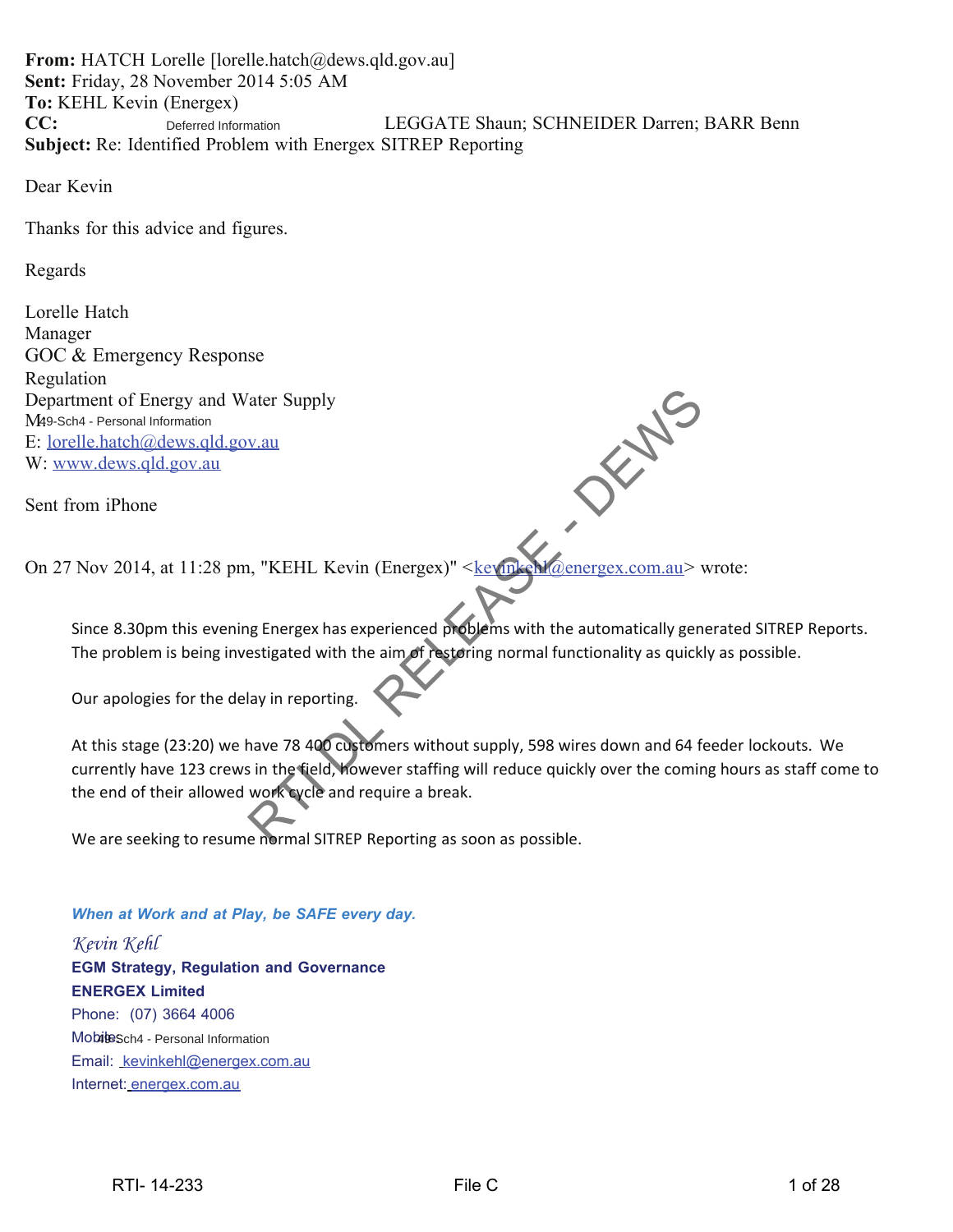#### \*\*\*\*\*\*\*\*\*\*\*\*\*\*\*\*\*\*\*\*\*\*\*\*\*\*\*\*\*\*\*\*\*\*\*\*\*\*\*\*\*\*\*\*\*\*\*\*\*\*\*\*\*\*\*\*\*\*\*\*\*\*\*\*\*\*\*\*\*\*\*\*\*\*\*\*\*\*\*\*\*\*\*\*\*\*\*\*\*\*\*\*\*\*\*

This email message (including any file attachments transmitted with it) is for the sole use of the intended recipient(s) and may contain confidential and legally privileged information. Any unauthorised review, use, alteration, disclosure or distribution of this email (including any attachments) by an unintended recipient is prohibited. If you have received this email in error, please notify the sender by return email and destroy all copies of the original message. Any confidential or legal professional privilege is not waived or lost by any mistaken delivery of the email. Energex accepts no responsibility for the content of any email which is sent by an employee which is of a personal nature.

Sender Details: Energex GPO Box 1461 Brisbane QLD Australia 4001 +61 7 3664 4000 http://www.energex.com.au

Energex policy is to not send unsolicited electronic messages. Suspected breaches of this policy can be reported by replying to this message including the original message and the word "UNSUBSCRIBE" in the subject.

|            | RTION RELEASE. OFFICE | $***$   |
|------------|-----------------------|---------|
| RTI-14-233 | File C                | 2 of 28 |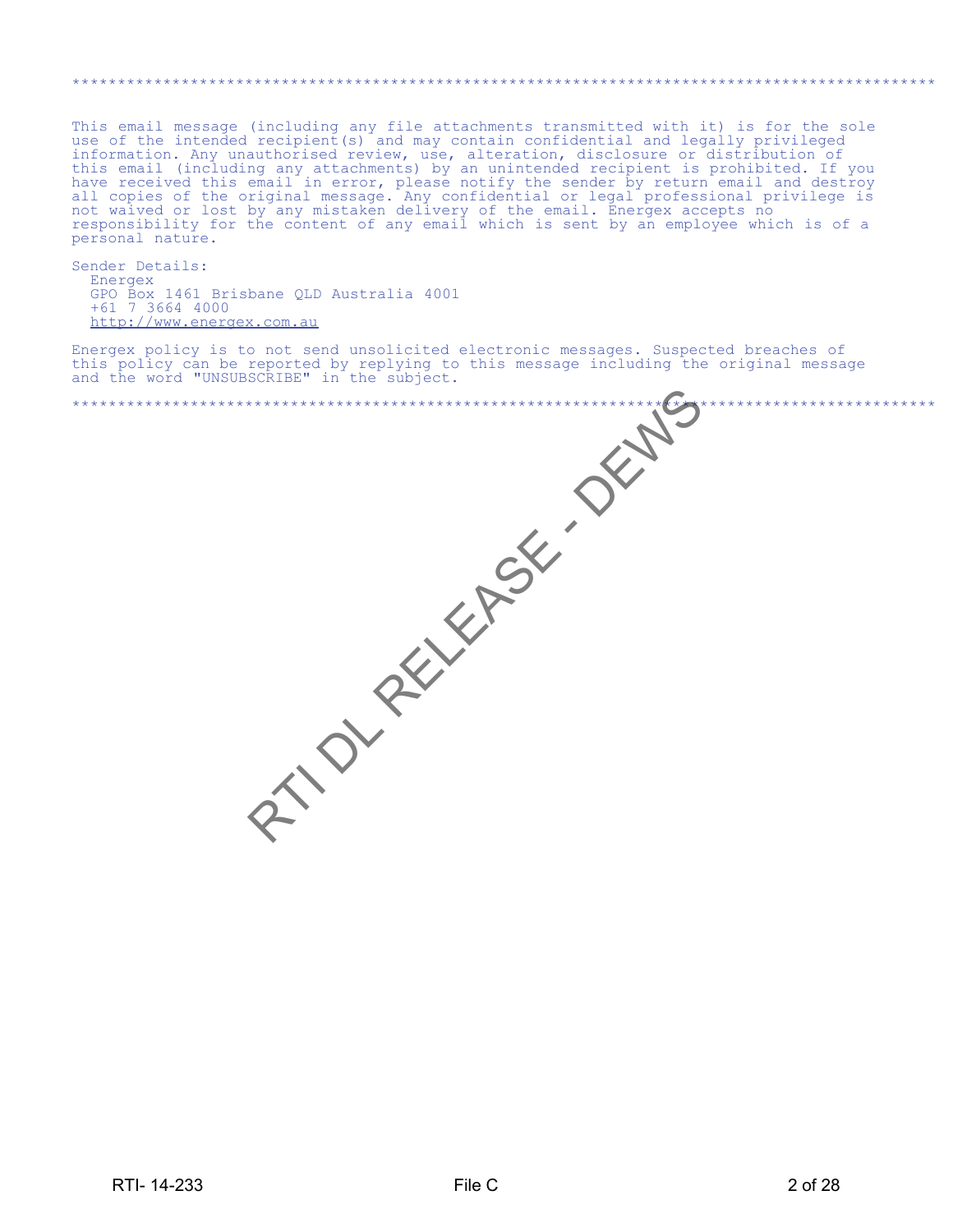**From:** HATCH Lorelle [lorelle.hatch@dews.qld.gov.au] **Sent:** Friday, 28 November 2014 5:16 AM **To: CC:** LEGGATE Shaun; SCHNEIDER Darren; BARR Benn **Subject:** Fwd: Severe Thunderstorm Brief - Update 10 **Attachments:** Critical Incident Brief 10.pdf; ATT00001.htm Deferred Information

Good morning

More recent energy figures and general storm information are included in the State Disaster Coordination Centre SitRep enclosed.

Note, this SitRep is not for forwarding externally and provided for information only.

Regards

| Lorelle Hatch                                                                                               |
|-------------------------------------------------------------------------------------------------------------|
| Manager                                                                                                     |
| GOC & Emergency Response                                                                                    |
| Regulation                                                                                                  |
| Department of Energy and Water Supply                                                                       |
| 4MSch4 - Personal Information                                                                               |
| E: <u>lorelle.hatch@dews.qld.gov.au</u>                                                                     |
| W: www.dews.qld.gov.au                                                                                      |
| Sent from iPhone                                                                                            |
| Begin forwarded message:                                                                                    |
| From: State Disaster Coordination Centre <sdcc@gfes.gld.gov.au></sdcc@gfes.gld.gov.au>                      |
| Date: 28 November 2014 4:05:10 am AEST                                                                      |
| To: <lorelle.hatch@dews.qld.gov.au></lorelle.hatch@dews.qld.gov.au>                                         |
| Subject: Severe Thunderstorm Brief - Update 10                                                              |
| Dear Mrs Lorelle Hatch,                                                                                     |
| Please see attached Critical Incident Brief issued for Severe Thunderstorm - Critical Incident - Update 10. |

If you require further information, please contact the Watch Desk as undersigned.

Regards,

State Disaster Coordination Centre Disaster Management Branch | Queensland Fire and Emergency Services Level 2, DMC, Queensland Emergency Operations Centre, Kedron GPO Box 1425 Brisbane QLD 4001 P: 07 3635 2387 (24hrs) | MSch4 - Personal Information F: 07 3357 4682 | E: sdcc@qfes.qld.gov.au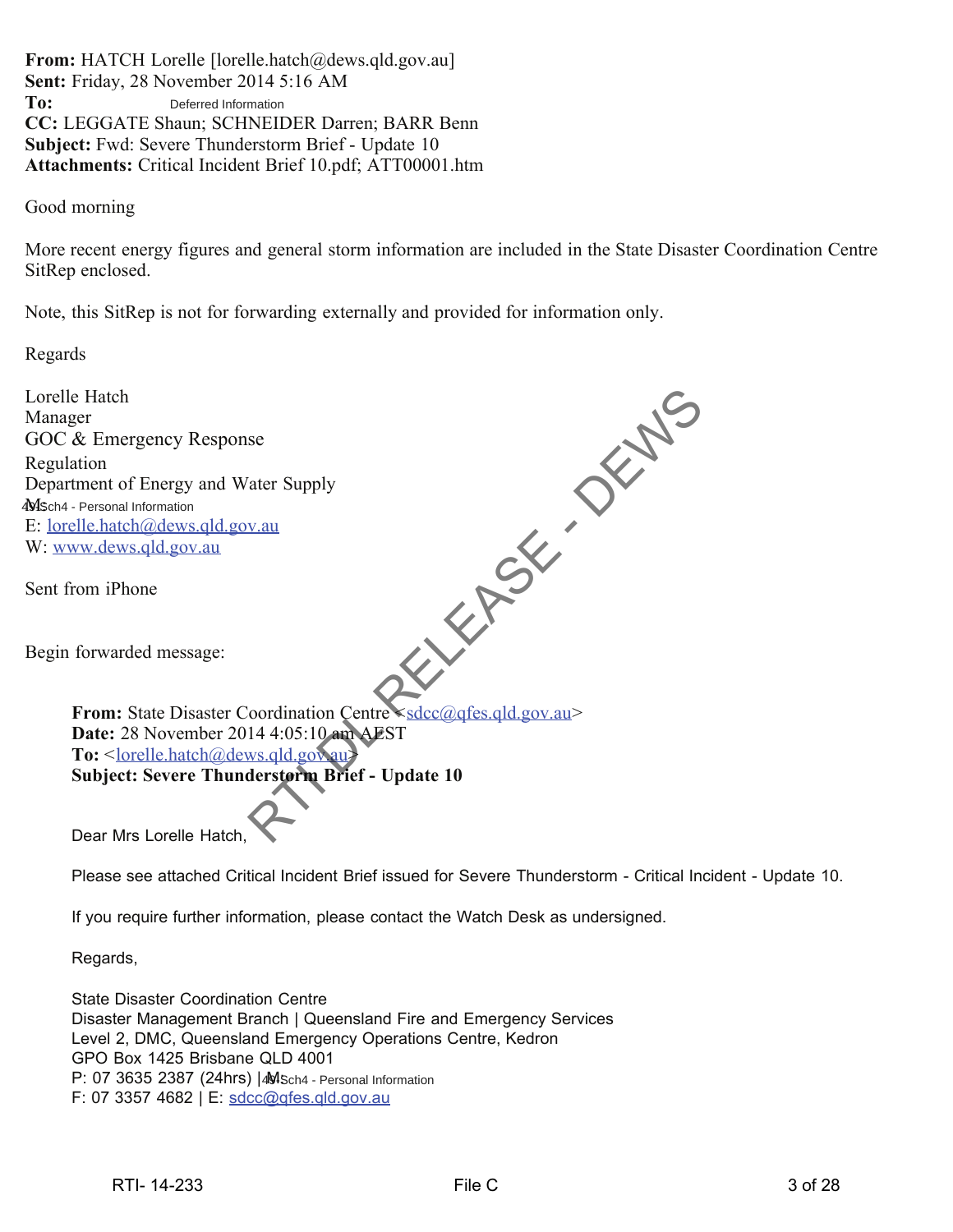

# STATE DISASTER COORDINATION CENTRE

WATCH DESK

CRITICAL INCIDENT BRIEF

| <b>INCIDENT DETAILS</b>                                                                                                                                                                                                                                            |                                                                                                                                                                 |                                                                     |                     |  |
|--------------------------------------------------------------------------------------------------------------------------------------------------------------------------------------------------------------------------------------------------------------------|-----------------------------------------------------------------------------------------------------------------------------------------------------------------|---------------------------------------------------------------------|---------------------|--|
| <b>Incident Type:</b>                                                                                                                                                                                                                                              | Severe Thunderstorm                                                                                                                                             | <b>Time of Incident:</b>                                            | 27/11/2014 01:56 AM |  |
| <b>Notification:</b>                                                                                                                                                                                                                                               | Critical Incident - Update                                                                                                                                      | <b>Report Time:</b>                                                 | 28/11/2014 04:00 AM |  |
| <b>Event Name:</b>                                                                                                                                                                                                                                                 | <b>EMS0309 Severe</b><br><b>Thunderstorm Brisbane</b><br>City 27 Nov 14                                                                                         | <b>Report No:</b>                                                   | 10                  |  |
| <b>Authority:</b>                                                                                                                                                                                                                                                  | <b>QFES</b>                                                                                                                                                     | <b>Next Report:</b>                                                 |                     |  |
|                                                                                                                                                                                                                                                                    |                                                                                                                                                                 |                                                                     |                     |  |
|                                                                                                                                                                                                                                                                    |                                                                                                                                                                 | <b>AREA OF OPERATIONS</b>                                           |                     |  |
| <b>QFES Regions:</b>                                                                                                                                                                                                                                               |                                                                                                                                                                 | Brisbane ROC, North Coast ROC, South Eastern ROC                    |                     |  |
| <b>DDMG:</b>                                                                                                                                                                                                                                                       | DDMG, Sunshine Coast DDMG                                                                                                                                       | Brisbane DDMG, Gold Coast DDMG, Ipswich DDMG, Logan DDMG, Redcliffe |                     |  |
| LDMG:                                                                                                                                                                                                                                                              | Redland LDMG, Gold Coast LDMG, Ipswich LDMG, Somerset LDMG, Logan<br>LDMG, Scenic Rim LDMG, Moreton Bay LDMG, Sunshine Coast LDMG, Noosa<br>LDMG, Brisbane LDMG |                                                                     |                     |  |
| <b>Incident Location:</b>                                                                                                                                                                                                                                          | <b>Brisbane Queensland</b>                                                                                                                                      |                                                                     |                     |  |
|                                                                                                                                                                                                                                                                    |                                                                                                                                                                 |                                                                     |                     |  |
|                                                                                                                                                                                                                                                                    |                                                                                                                                                                 | <b>INCIDENT SUMMARY</b>                                             |                     |  |
| <b>UPDATE</b><br><b>Situation:</b><br><b>Weather:</b><br>17 Severe thunderstorms warnings were issued by the BoM for this storm event. As<br>at 2020 hours 27 November, severe thunderstorms are no longer occurring in<br>Queensland<br><b>Rainfall since 9am</b> |                                                                                                                                                                 |                                                                     |                     |  |
|                                                                                                                                                                                                                                                                    | Archerfield 72mm                                                                                                                                                |                                                                     |                     |  |
| Bracken Ridge 58mm                                                                                                                                                                                                                                                 |                                                                                                                                                                 |                                                                     |                     |  |
| Beachmere 54mm                                                                                                                                                                                                                                                     |                                                                                                                                                                 |                                                                     |                     |  |
|                                                                                                                                                                                                                                                                    | Corinda 54mm                                                                                                                                                    |                                                                     |                     |  |
|                                                                                                                                                                                                                                                                    | Beaudesert 52mm                                                                                                                                                 |                                                                     |                     |  |
| RTI-14-233                                                                                                                                                                                                                                                         |                                                                                                                                                                 | Page 1 of 5                                                         | 4 of 28             |  |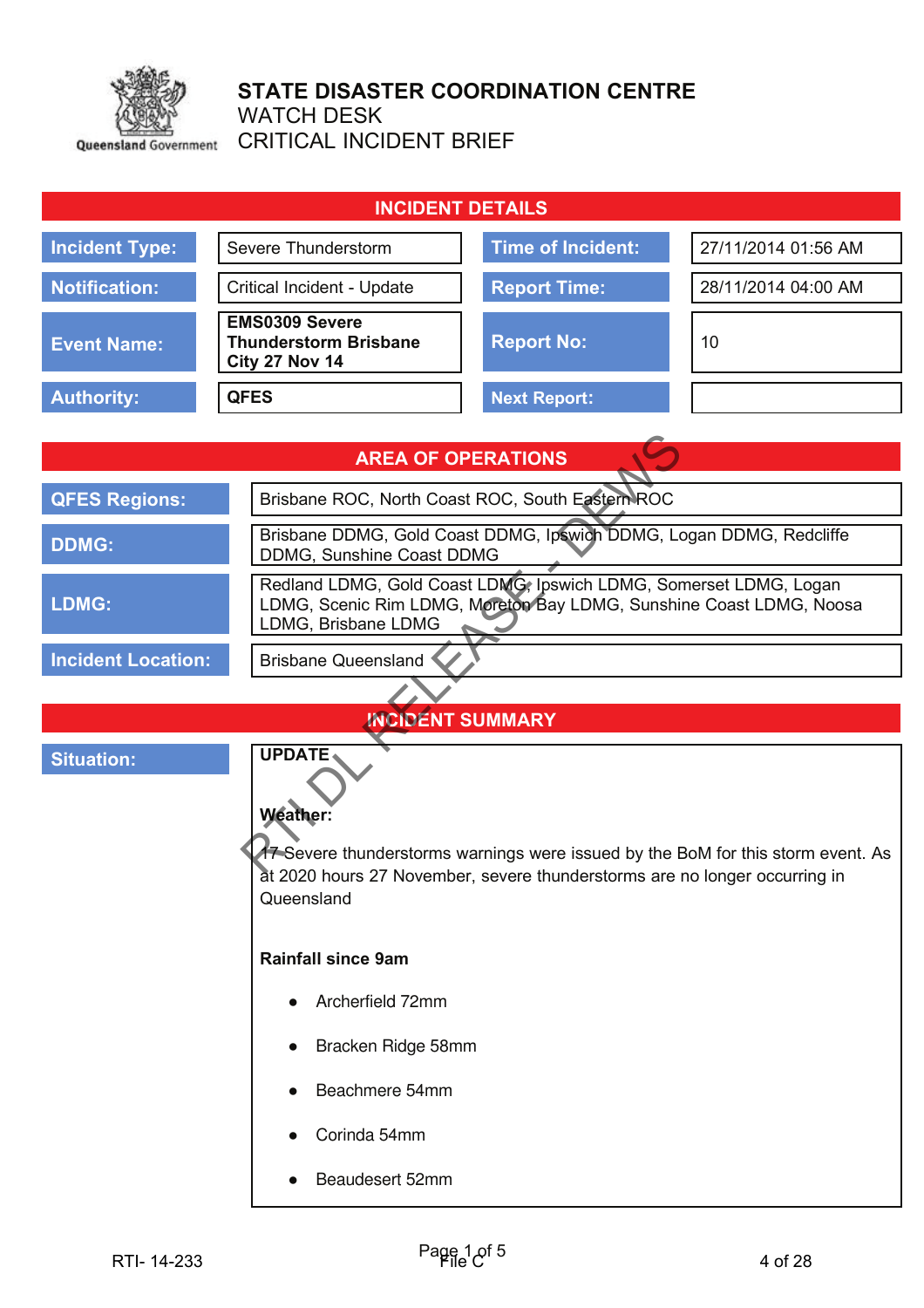|                         | Caboolture 50mm                                                                                                                                                                                                                                                                                                                                                          |         |
|-------------------------|--------------------------------------------------------------------------------------------------------------------------------------------------------------------------------------------------------------------------------------------------------------------------------------------------------------------------------------------------------------------------|---------|
|                         | Hail                                                                                                                                                                                                                                                                                                                                                                     |         |
|                         | Golf ball size hail reported at Lutwyche                                                                                                                                                                                                                                                                                                                                 |         |
|                         | <b>Forecast for Brisbane for today:</b>                                                                                                                                                                                                                                                                                                                                  |         |
|                         | Cloudy. Medium (60%) chance of showers, most likely in the morning and af-<br>ternoon. Winds southeasterly 25 to 35 km/h becoming light in the late even-<br>ing.                                                                                                                                                                                                        |         |
|                         | <b>Activations:</b>                                                                                                                                                                                                                                                                                                                                                      |         |
|                         | Brisbane LDCC Stood Up                                                                                                                                                                                                                                                                                                                                                   |         |
|                         | Brisbane DDCC Stood Up                                                                                                                                                                                                                                                                                                                                                   |         |
| <b>Critical Issues:</b> | <b>Personnel:</b>                                                                                                                                                                                                                                                                                                                                                        |         |
|                         | 230 SES volunteers activated for storm damage requests for assistance.                                                                                                                                                                                                                                                                                                   |         |
|                         | IMT and SES have stood down at 0130hrs. The IMT will stand up again at<br>$\circ$<br>0600hrs with the intent to have SES crews in the field at 0700hrs.<br>As at 0359hrs approximately 1,336 requests for SES assistance<br>have been reported via the 132500 call line.                                                                                                 |         |
|                         | 223 Urban staff and 60 Rural Fire Service Queensland volunteers responded                                                                                                                                                                                                                                                                                                |         |
|                         | to the weather event.                                                                                                                                                                                                                                                                                                                                                    |         |
|                         | 57 Urban and 17 RFSA resources deployed for this event.<br>$\circ$                                                                                                                                                                                                                                                                                                       |         |
|                         | 6 teams of 2 personnel at Annerley, 2 teams of 2 personnel at Fairfield,<br>4 teams of 2 personnel at Moorooka currently undertaking Rapid Damage As-<br>sessments. It is expected additional personnel will be tasked for the next op-<br>erational period.<br>994 RDAs collect<br>О<br>RDA suburbs included are Annerley, Moorooka and Fairfield. The teams<br>$\circ$ |         |
|                         |                                                                                                                                                                                                                                                                                                                                                                          |         |
| RTI-14-233              | $Page2$ of 5                                                                                                                                                                                                                                                                                                                                                             | 5 of 28 |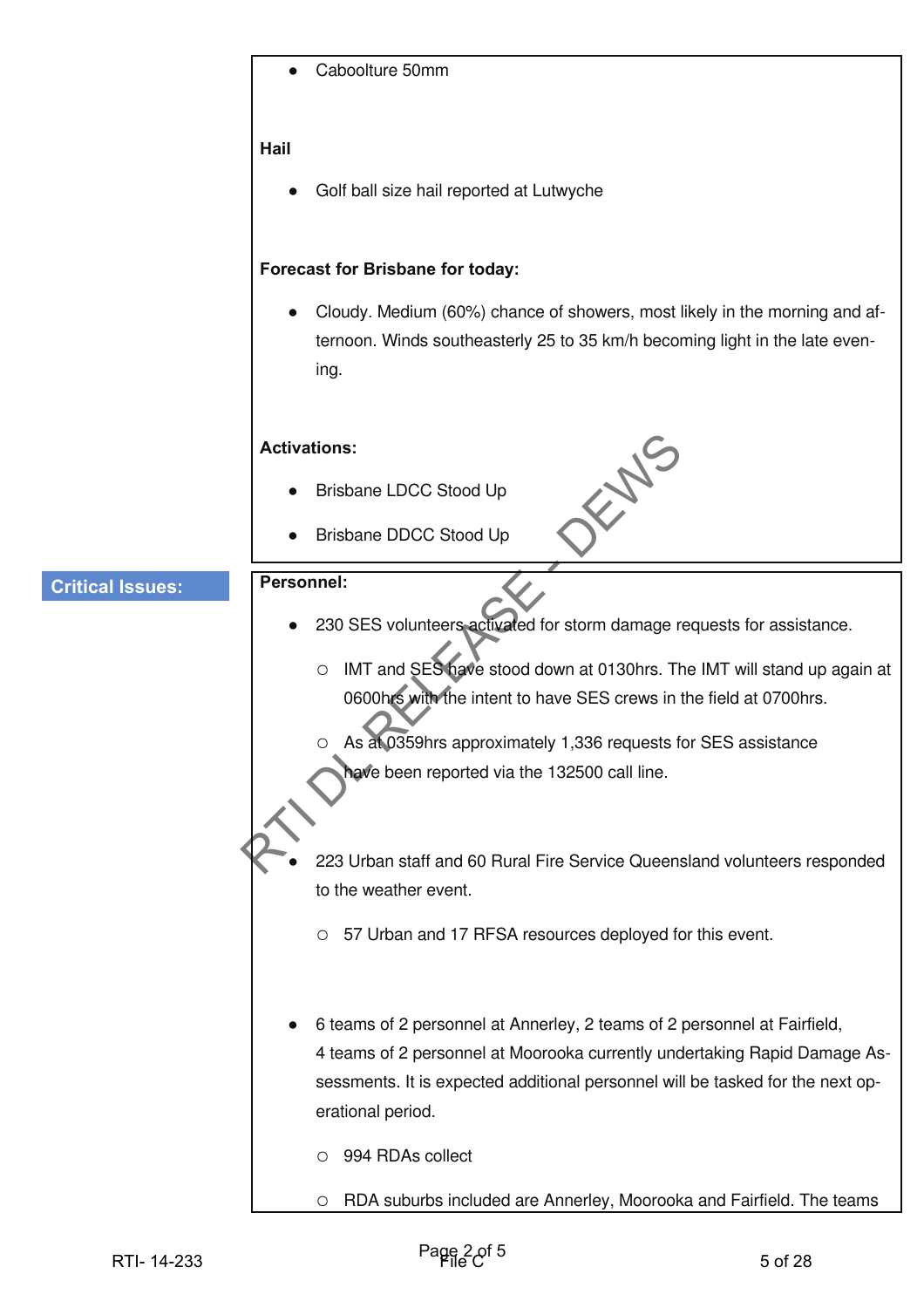- 45 additional Queensland Police personnel assisting with this event.
- Australia Defence Force assistance (ADF):
	- Brisbane Local Disaster Coordination Centre submitted 2 x requests for ADF assistance (RFAs) at 0202hrs Nov 14 as follows:
		- To render safe a fallen tree in Durack; and
		- Main arterial feeder route clearance tasks in the vicinity of Moorooka, Fairfield, Yeronga, and Annerley.
- The RFAs were passed to HQ 7 Brigade for approval and execution. 7 Brigade deployed from Gallipoli Barracks 0230hrs Nov 14 to undertake the tasks specified in the RFAs O The RFAs were passed to HQ 7 Big algebra approval and executing and exercible control control of form California Department of the tracks specified in the RFAs<br>the mass specified in the RFAs<br>Prover:<br>Energex advise a pr

#### Power:

Energex advise as at 0345hrs approximately 68,390 households are without power across south east Queensland.

**Transfink** Public transport delays due to extreme weather - as at 0327hrs

Due to Thursday's extreme weather, the following changes will be affecting travel on our network this morning.

**Trains -** All trains lines have resumed normal operations with the following exception:

 Ipswich, Springfield and Rosewood line trains will have buses replacing trains in both directions between Corinda and Roma Street stations.

## $B$ uses

• The King George Square station is currently closed. Customers are advised to make their way to either Roma Street Busway station or the Cultural Centre Busway station where they can rejoin their affected bus service.

## **Ferries**

Guyatt Park ferry terminal has been temporarily closed due to needing urgent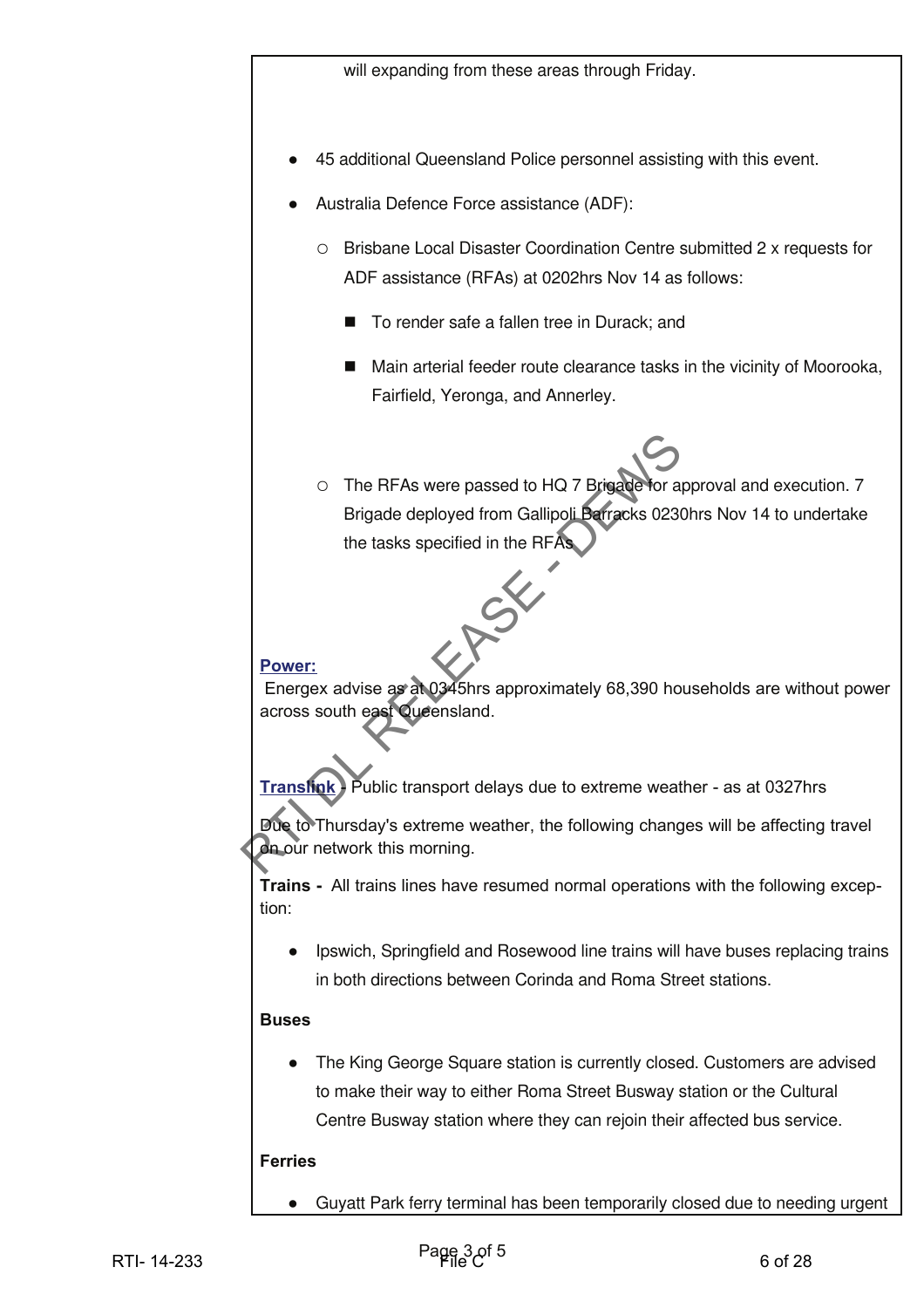repairs. A maxi taxi shuttle service will be available to transfer customers between Guyatt Park and UQ terminals. Customers can also catch a route 412 bus service from Sir Fred Schonell Dr at St Lucia through to the city.

| <b>COMMUNITY IMPACT</b>         |                                    |                                                                                                                                                                                                                                                                             |  |
|---------------------------------|------------------------------------|-----------------------------------------------------------------------------------------------------------------------------------------------------------------------------------------------------------------------------------------------------------------------------|--|
| Human:                          | Unknown                            |                                                                                                                                                                                                                                                                             |  |
| <b>Economic:</b>                | Unknown                            |                                                                                                                                                                                                                                                                             |  |
| <b>Environment:</b>             | Unknown                            |                                                                                                                                                                                                                                                                             |  |
|                                 | <b>RESPONSE OPERATIONS</b>         |                                                                                                                                                                                                                                                                             |  |
| <b>Agency:</b>                  | <b>Response Activities:</b>        |                                                                                                                                                                                                                                                                             |  |
| Multiple agencies               | see above for detailed information |                                                                                                                                                                                                                                                                             |  |
|                                 |                                    |                                                                                                                                                                                                                                                                             |  |
|                                 | <b>COMMAND &amp; CONTROL</b>       |                                                                                                                                                                                                                                                                             |  |
| <b>Control Name:</b>            | <b>QFES Brisbane ROC</b>           | Level:                                                                                                                                                                                                                                                                      |  |
| <b>Incident Controller:</b>     | John Cawcutt                       |                                                                                                                                                                                                                                                                             |  |
| <b>Command Point:</b>           |                                    |                                                                                                                                                                                                                                                                             |  |
| <b>Staging Area:</b>            |                                    |                                                                                                                                                                                                                                                                             |  |
|                                 | <b>MEDIA</b>                       |                                                                                                                                                                                                                                                                             |  |
| <b>Source</b><br><b>Details</b> |                                    |                                                                                                                                                                                                                                                                             |  |
| <b>Type</b><br>Internet         | <b>Sunshine Coast Daily</b>        | Brisbane's 'biggest storm since 1985': premier.<br>QUEENSLAND Premier Campbell Newman has<br>called in the Australian Defence Force to help clean<br>up after Thursday's storm which is he says is the<br>biggest to hit Brisbane since 1985.                               |  |
| Internet                        | <b>Brisbane Times</b>              | Brisbane storm catches city by surprise. It came<br>with plenty of warning, but the sheer ferocity of<br>Thursday's storm caught most of Brisbane by sur-<br>prise.                                                                                                         |  |
| Internet                        | The Australian                     | Storm upturns, inundates and smashes Brisbane.<br>BRISBANE was in chaos last night after the biggest<br>storm in several years hit the city in peak hour, trap-<br>ping commuters in trains, upturning light aircraft,<br>and creating flash floods that carried away cars. |  |
| Internet                        | <b>NineMSN</b>                     | Clean up starts in storm-hit Brisbane. A massive<br>clean-up effort is set to begin in Brisbane after it was<br>smashed by hailstones the size of golf balls and de-<br>structive gusts up to 140km/h.                                                                      |  |
| RTI-14-233                      | Page 4 of 5                        | 7 of 28                                                                                                                                                                                                                                                                     |  |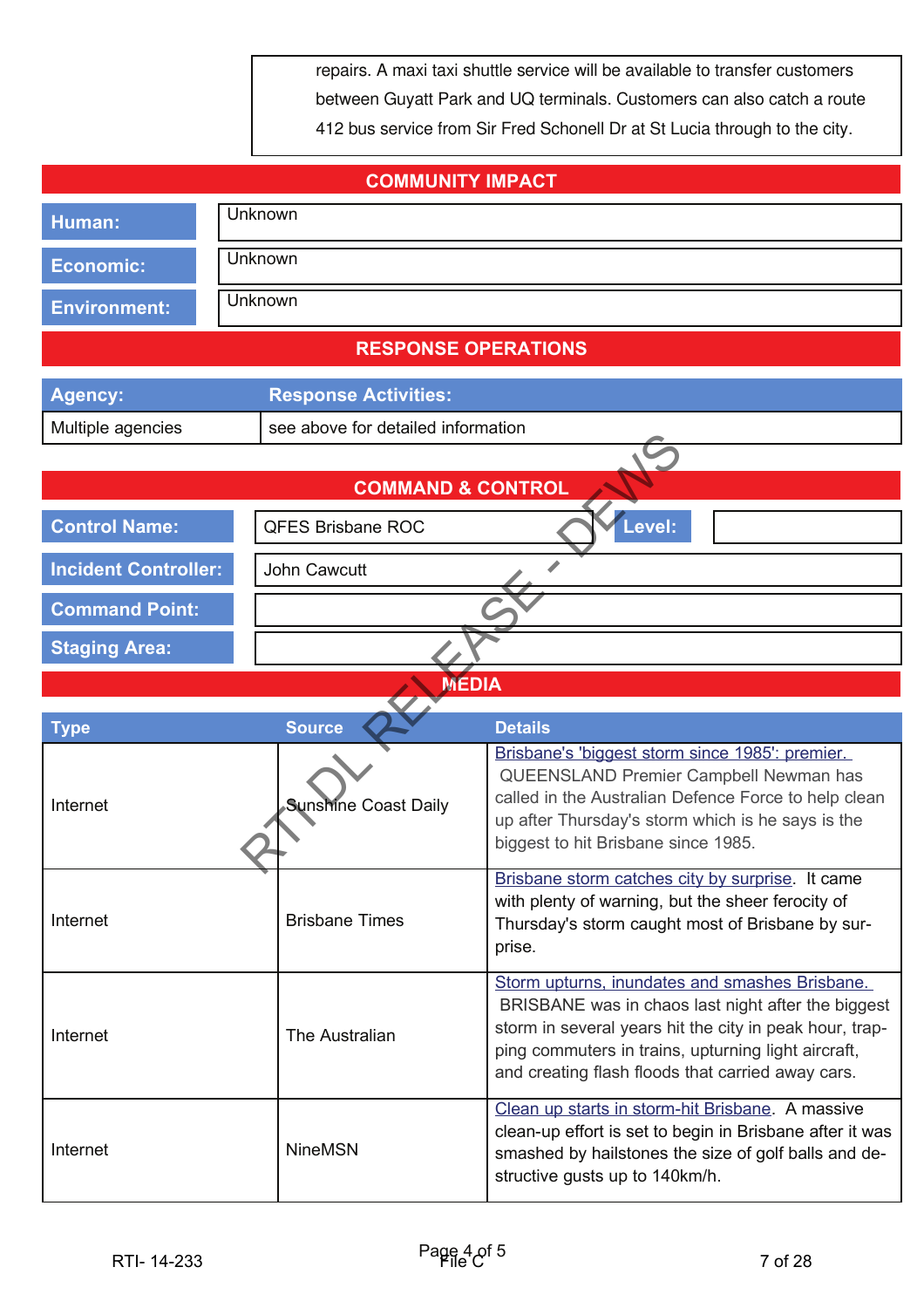| <b>APPROVAL</b>     |                              |                     |  |
|---------------------|------------------------------|---------------------|--|
| <b>Prepared By:</b> | Jane Morris                  | <b>Approved By:</b> |  |
| <b>Position:</b>    | <b>State Duty Supervisor</b> | <b>Position:</b>    |  |
| Date / Time:        | 28/11/2014 02:48 AM          | Date / Time:        |  |

RTI-14-233 Family C 8 RTM PARAGES AND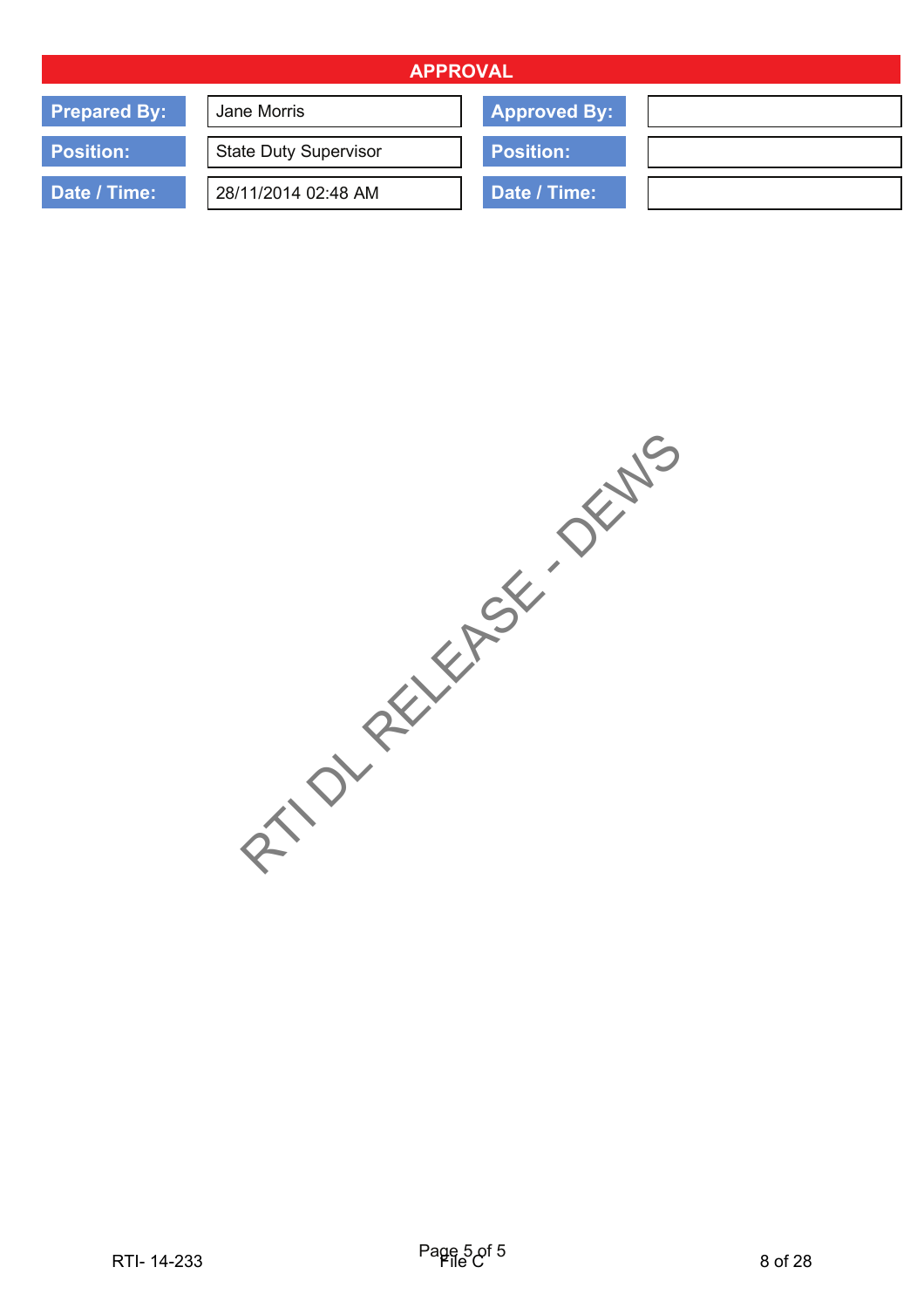**From:** HATCH Lorelle [lorelle.hatch@dews.qld.gov.au] **Sent:** Friday, 28 November 2014 10:09 AM **To:** 'DUMARESQ Rhonda (NQ)' **Subject:** RE: Update on Ergon Energy support for Energex - Brisbane storm cell Thursday, 27 November

Thanks very much Rhonda.

Regards

**Lorelle Hatch** Manager | GOC & Emergency Response **Regulation Department of Energy and Water Supply** T 07 3199 4941 49 Sch4 - Personal Information **E** lorelle.hatch@dews.qld.gov.au | **W** www.dews.qld.gov.au Level 3 | 41 George Street | Brisbane Qld 4000 PO Box 15456 | City East Qld 4002 13 QGOV (13 74 68) *Values Banner - White* **From:** DUMARESQ Rhonda (NQ) [mailto:rhonda.dumaresq@ergon.com.au] **Sent:** Friday, 28 November 2014 8:57 AM **To:** HATCH Lorelle; NAIK Shruthi; 'shaun.leggate@dews.qld.gov.au'; METCALFE Rob **Cc:** Government Liaison **Subject:** Update on Ergon Energy support for Energex - Brisbane storm cell Thursday, 27 November Good morning again RELEASE OF DEPTHS

Just a quick update on Ergon Energy's support of our Energex colleagues after last night's severe weather in the south east corner.

This morning, we have sent 22 crew and a few trucks from our Toowoomba depot. They are undertaking conducting work in the Kelvin Grove area.

I hope that our DEWS colleagues and their loved ones have stayed safe overnight and not suffered injury or damage to their homes and cars.

Thanks and kind regards

R **Rhonda Dumaresq** Government Advisor RTI-14-233 9 of 28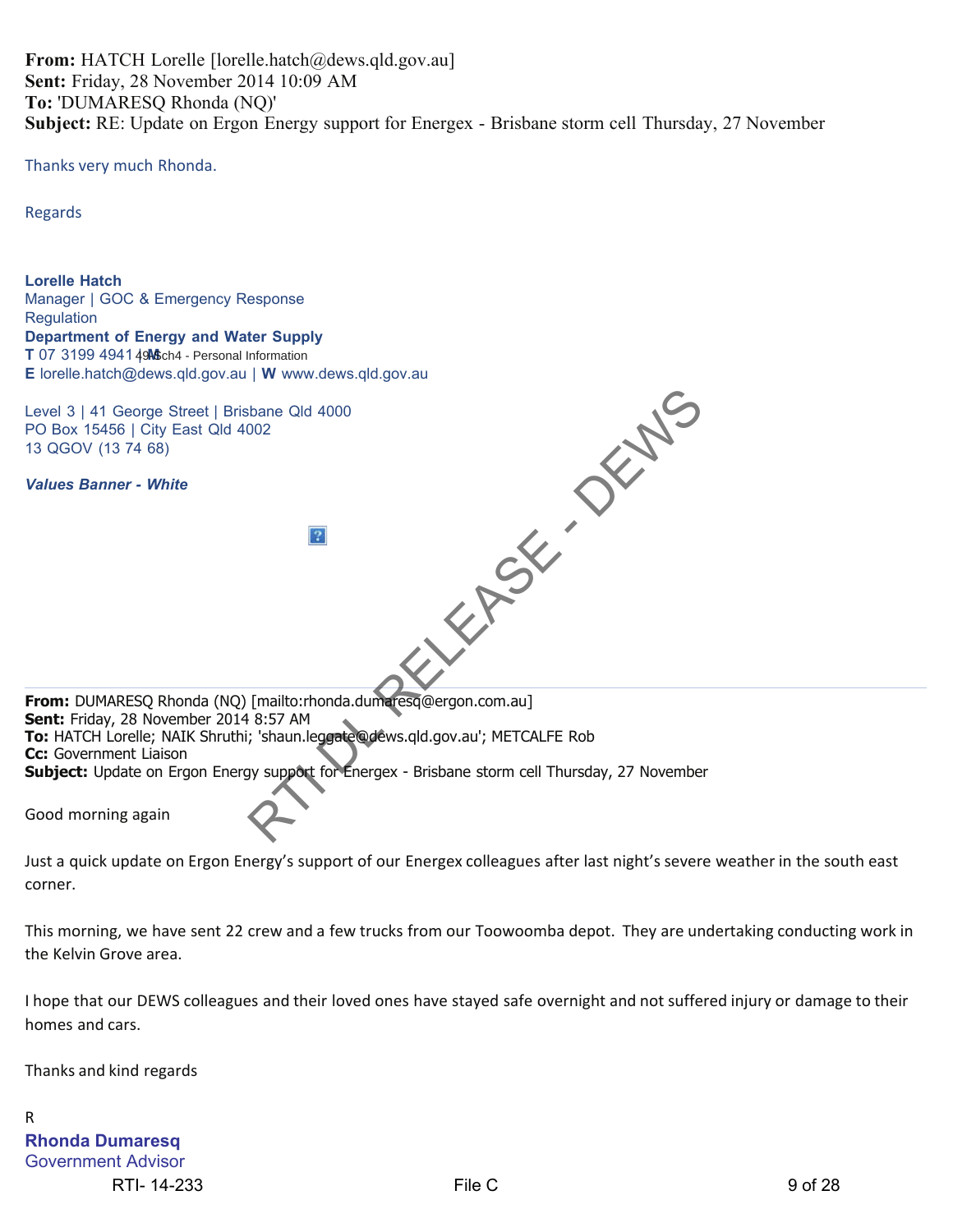## **Ergon Energy**

Level 5 - 420 Flinders Street Townsville QLD 4810 PO Box 1090 Townsville QLD 4810 **P** 07 4432 8772 **F** 07 4432 8051 4M<sub>8ch4</sub> - Personal Information **E** rhonda.dumaresq@ergon.com.au **ergon.com.au**



**From:** DUMARESQ Rhonda (NQ) **Sent:** Friday, 28 November 2014 8:32 AM **To:** kumar.thambar@dews.qld.gov.au; Naik Shruthi (Shruthi.Naik@dews.qld.gov.au); 'shaun.leggate@dews.qld.gov.au'; Rob.Metcalfe@dews.qld.gov.au **Cc:** Government Liaison (Government.Liaison@ergon.com.au) **Subject:** Brisbane storm cell - Ergon Energy impact, support ment.Liaison@ergon.com.au)<br>rgon Energy impact, support<br>oved through south east Queensland late yesterday afternoon, u<br>t, aftermath and response.<br>yy does not have any customers off supply as a result of unplanne<br>ur Energex

Good morning

Following the storm cell that moved through south east Queensland late yesterday afternoon, understandably there is great interest in the customer impact, aftermath and response.

As of this morning, Ergon Energy does not have any customers off supply as a result of unplanned outages due to the severe weather system.

We are looking at supporting our Energex colleagues and sending crews to the impact areas to assist with the recovery efforts. We will keep you updated on this decision.

Please let me know if you have any queries, or require further information.

Thanks and kind regards

R **Rhonda Dumaresq** Government Advisor **Ergon Energy**

Level 5 - 420 Flinders Street Townsville QLD 4810 PO Box 1090 Townsville QLD 4810 **P** 07 4432 8772 **F** 07 4432 8051 4MSch4 - Personal Information **E** rhonda.dumaresq@ergon.com.au **ergon.com.au**

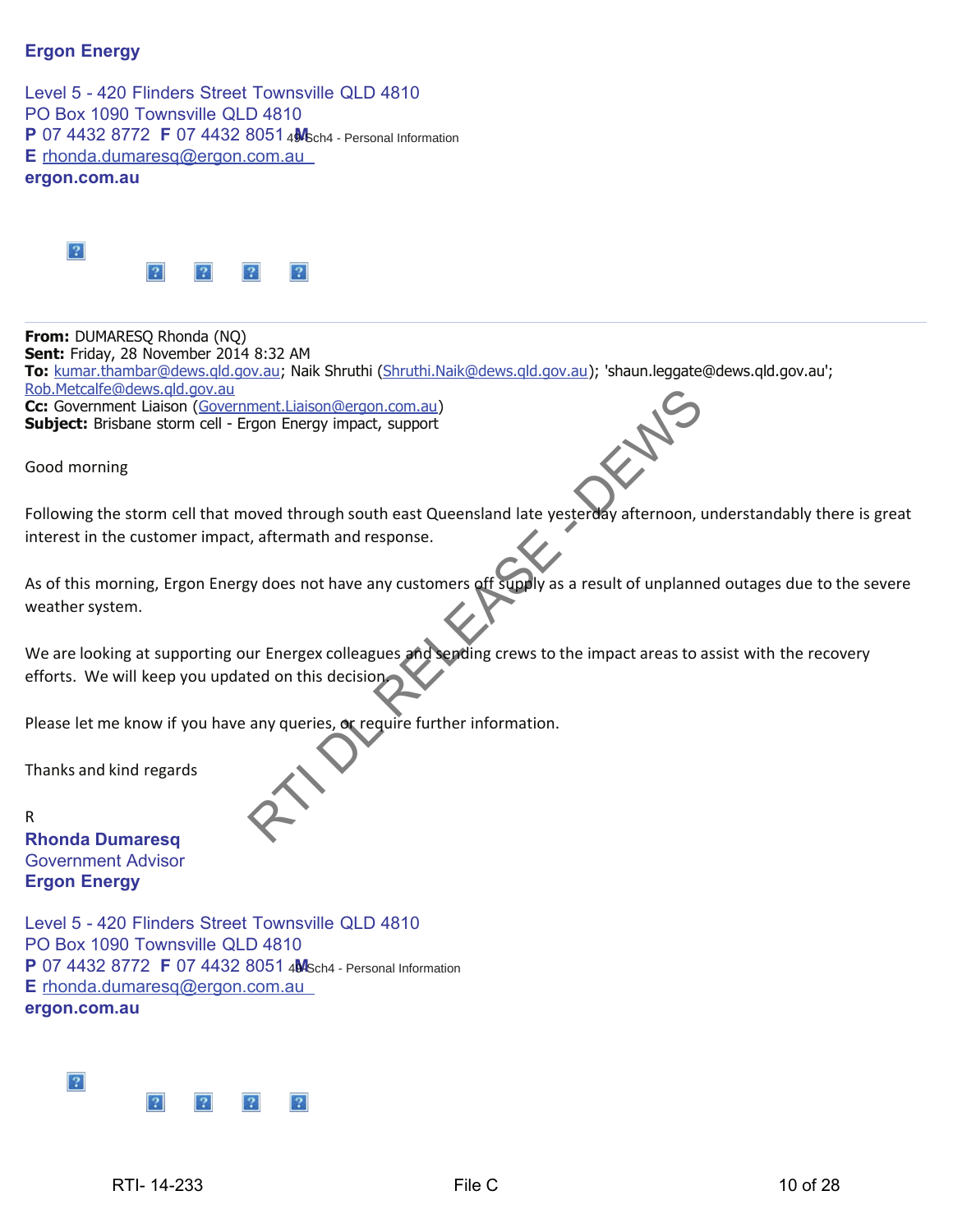\*\*\*\*\*\*\*\*\*\*\*\*\*\*\*\*\*\*\*\*\*\*\*\*\*\*\*\*\*\*\*\*\*\*\*\*\*\*\*\*\*\*\*\*\*\*\*\*\*\*\*\*\*\*\*\*\*\*\*\*\*\*\*\*\*\*\*\*\*\*\*\*\*\*\*\*\*\*\*\*\*\*\*\*\*\*\*\*\*\*\*\*\*\*\*\*\*\* This e-mail (including any attachments) may contain confidential or privileged information and is intended for the sole use of the person(s) to whom it is addressed. If you are not the intended recipient, or the person responsible for delivering this message to the intended recipient, please notify the sender of the message or send an e-mail to <u>mailto:help.desk@ergon.com.au</u> immediately, and delete all copies. Any unauthorised review, use, alteration, disclosure or distribution of this e-mail by an unintended recipient is prohibited. Ergon Energy accepts no responsibility for the content of any e-mail sent by an employee which is of a personal nature.

\*\*\*\*\*\*\*\*\*\*\*\*\*\*\*\*\*\*\*\*\*\*\*\*\*\*\*\*\*\*\*\*\*\*\*\*\*\*\*\*\*\*\*\*\*\*\*\*\*\*\*\*\*\*\*\*\*\*\*\*\*\*\*\*\*\*\*\*\*\*\*\*\*\*\*\*\*\*\*\*\*\*\*\*\*\*\*\*\*\*\*\*\*\*\*\*\*\*

Ergon Energy Corporation Limited ABN 50 087 646 062

RTI- 14-233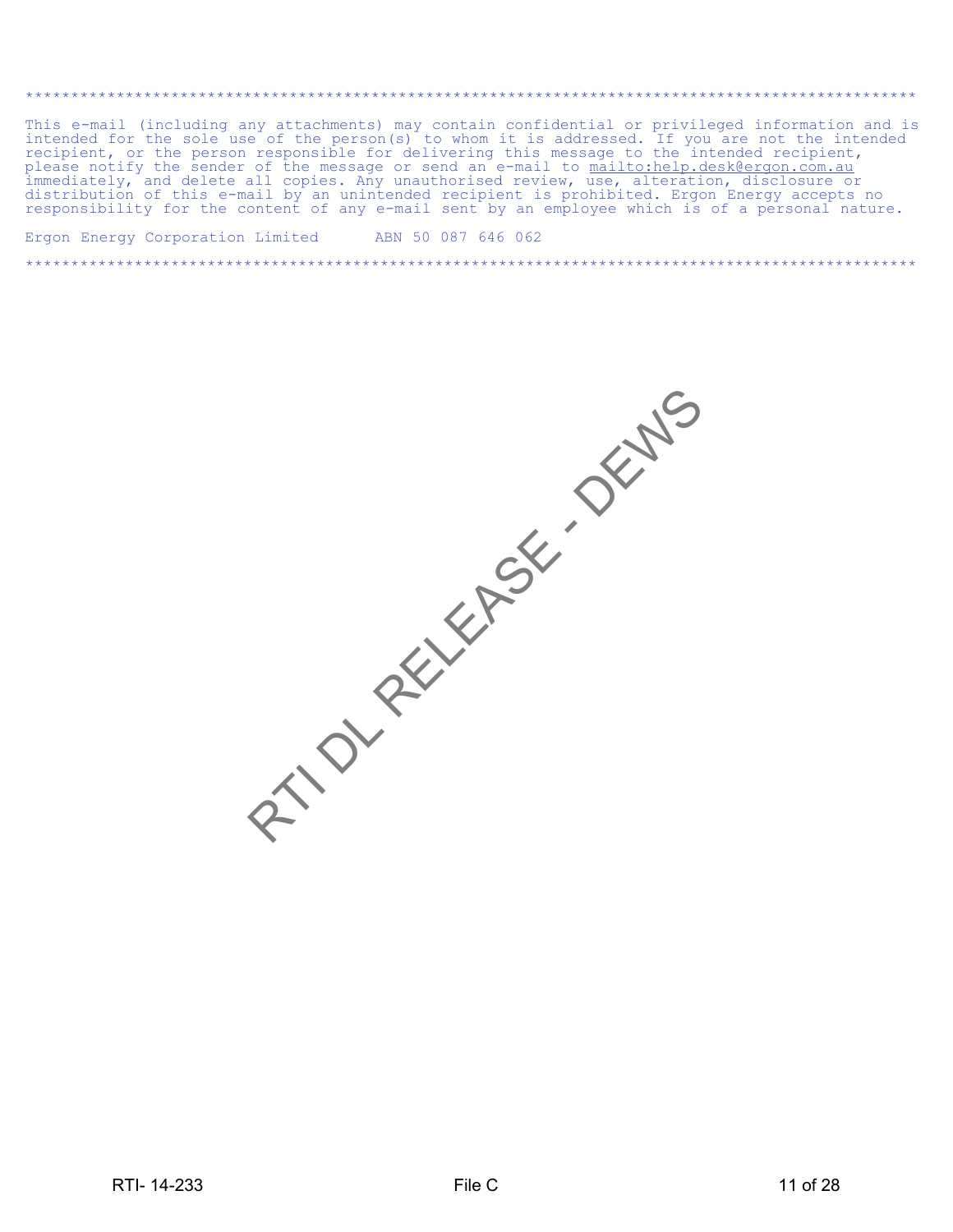**From:** HATCH Lorelle [lorelle.hatch@dews.qld.gov.au] **Sent:** Friday, 28 November 2014 2:33 PM **To:** SMART Helen **Subject:** FW: Media release **Attachments:** 141128 Safety first as Brisbane powers back up after storm.doc

#### Can you come around when free please?

**From:** PARDEY Trent **Sent:** Friday, 28 November 2014 2:32 PM **To:** HATCH Lorelle; Media DNRM **Cc:** BOWERMAN Melissa; LEGGATE Shaun **Subject:** RE: Media release

Hi Lorelle,

I've re-jigged a little as attached. If this is expected to go out today I do think we need to emphasise that people need to think 'safety first' given so many people are still without power and there are lines on the ground etc.

Can you please track any required changes?

Trent Pardey Principal Media Officer **Natural Resources and Mines** | **Energy and Water Supply** 3199 8252<sub>9</sub> trent.pardey@dnrm.qld.gov.au | media@dnrm.qld.gov.au 49-Sch4 - Personal Information

**From:** HATCH Lorelle **Sent:** Friday, 28 November 2014 1:48 PM **To:** Media DNRM **Cc:** BOWERMAN Melissa; PARDEY Trent; LEGGATE Shaun **Subject:** FW: Media release **Importance:** High Relia Column Column Column Column Column Column Column Column Column Column Column Column Column Column Column Column Column Column Column Column Column Column Column Column Column Column Column Column Column Column Column

Good afternoon

Please find enclosed the draft Media release as requested about the storm. It is requested that the 'Get Ready' campaign also has some whole of government messages that may also be included.

Please return version to me to seek approval before forwarding to Minister's Office.

Thank you for your assistance with this matter.

Regards

**Lorelle Hatch** Manager | GOC & Emergency Response **Regulation Department of Energy and Water Supply** T 07 3199 4941  $\frac{1}{4}$ **M**Sch4 - Personal Information **E** lorelle.hatch@dews.qld.gov.au | **W** www.dews.qld.gov.au

Level 3 | 41 George Street | Brisbane Qld 4000 PO Box 15456 | City East Qld 4002 RTI-14-233 **File C** File C 28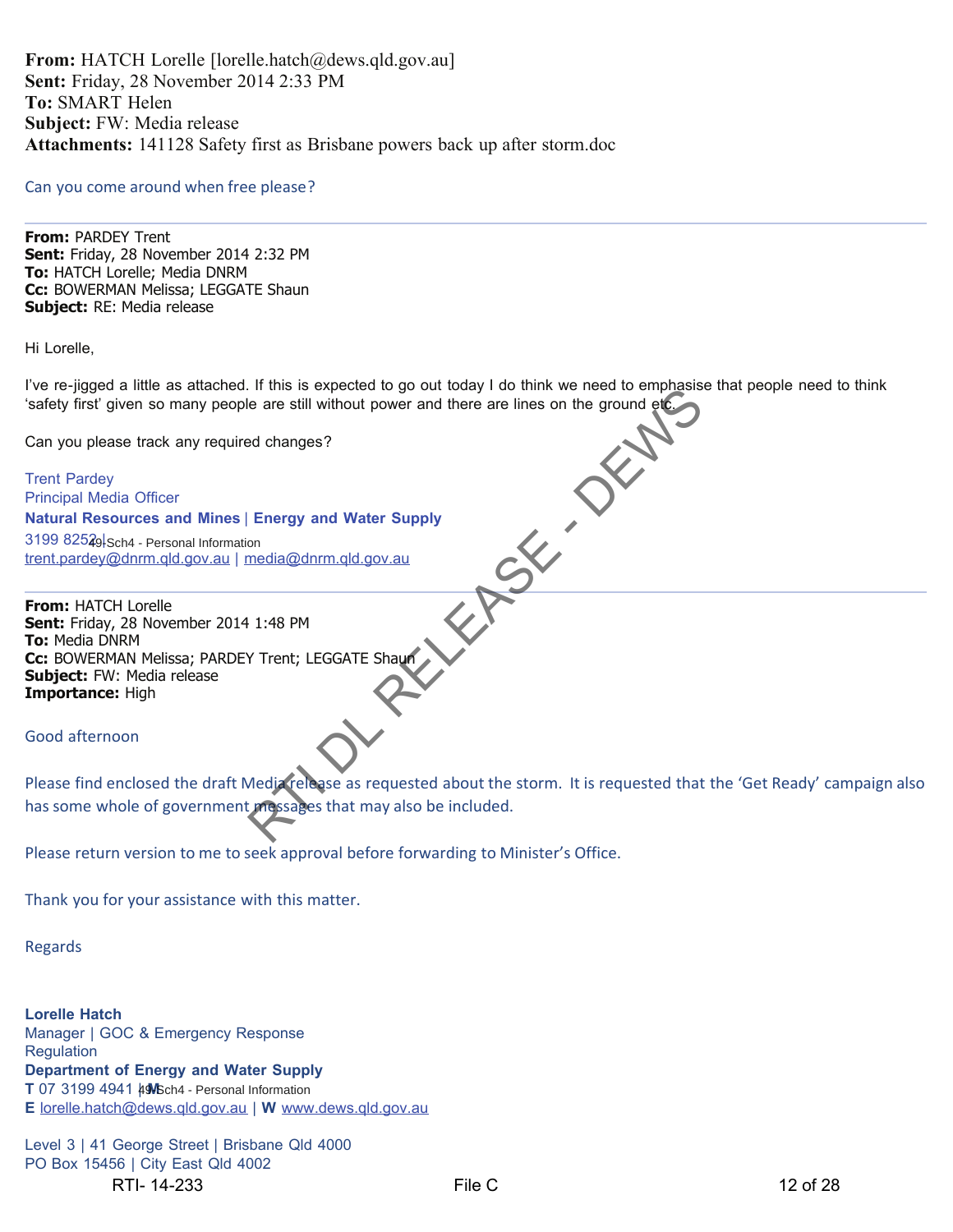*Values Banner - White*

 $|2|$ 

**From:** SMART Helen **Sent:** Friday, 28 November 2014 1:40 PM **To:** HATCH Lorelle **Cc:** LEGGATE Shaun **Subject:** Media release **Importance:** High

Hi Lorelle,

Draft media release is attached. If you are ok with this, I will send over to media team for sprucing up.

Regards

**Helen Smart** Project Officer GOC and Emergency Response **Department of Energy and Water Supply** 07 3199 4952 Helen.Smart@dews.qld.gov.au Prope St, Brisbane QLD 4002<br>
RTI- 14-233<br>
RTI- 14-233<br>
RTI- 14-233<br>
File C<br>
13 of 28

Level 3, 41 George St, Brisbane QLD 4000 PO Box 15456, City East QLD 4002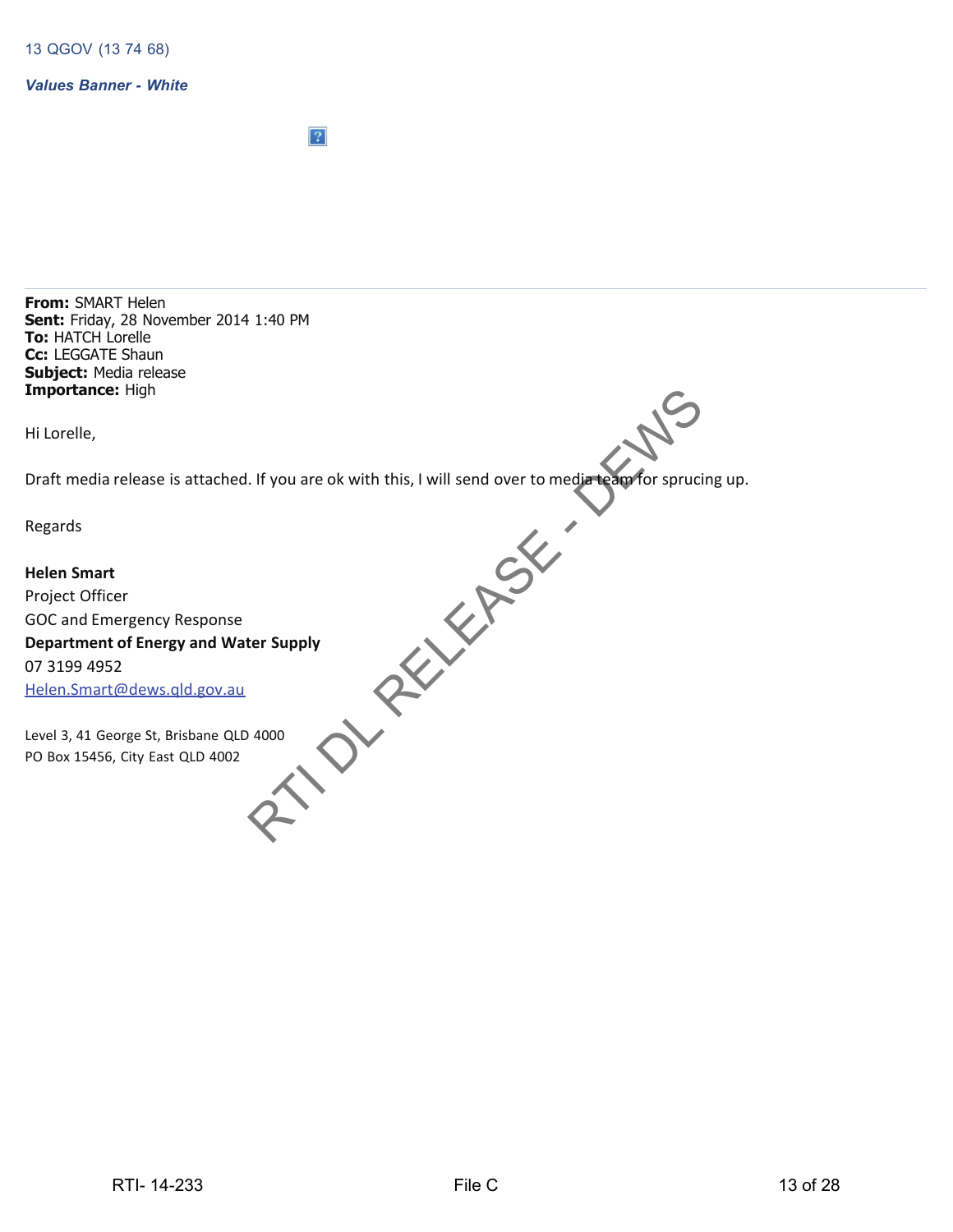# **DRAFT MEDIA RELEASE INTERNAL USE ONLY**

| Deadline                        | <b>Briefing officer</b><br>Lorelle Hatch |
|---------------------------------|------------------------------------------|
| Media Unit contact Trent Pardey | 3199 4941<br>Phone                       |
| Media Unit phone<br>3199 8252   |                                          |
| Approved by                     | Phone                                    |

28 November 2014

# **Safety first as Brisbane powers back up after storm**

Storm-affected Queenslanders are encouraged to put safety first after more than 90,000 homes and business lost power over night following one of the worst storms to hit Brisbane in decades.

Minister for Energy and Water Supply Mark McArdle said more than 200 Energex and Ergon crews were working to restore power after winds in excess of 140 kilometres an hour hit Brisbane on Thursday night, along with 6,000 lightning strikes amid hail and torrential rain. Minister for Energy and Water Supply Mark McAride said more than the comparison of the basis of the Distance of the Union texts of the Nucleon Hard B. The second Hard Ministers an hour hit Brisbane on Thursday (Mght, alon

"This was an astonishing display of power from Mother Nature that brought down more than 600 power lines," Mr McArdle said.

"In addition to the fantastic work of Energex workers, 22 crews and vehicles have been brought in from Ergon's Toowoomba depot to assist their fellow Queenslanders.

"I'd like to personally thank these staff who are working tirelessly to restore power to homes and businesses, and repair significant damage to power lines.

"Energex set themselves a target of restoring power to 50 per cent of affected customers by lunch time today and I'm proud to say they have successfully met that mark."

Mr McArdle said crews were continuing to work hard to restore supply to homes and business still without power.

"Significant damage was suffered in some areas, particularly around Inala, and certain sections of the electricity network will have to be rebuilt," Mr McArdle.

"Energex has a community support van located at Kev Hooper Memorial Park in Inala to provide advice and support to local customers.

"A significant number of large trees will also have to be removed from areas such as Taringa, Toowong and St Lucia before power can be restored.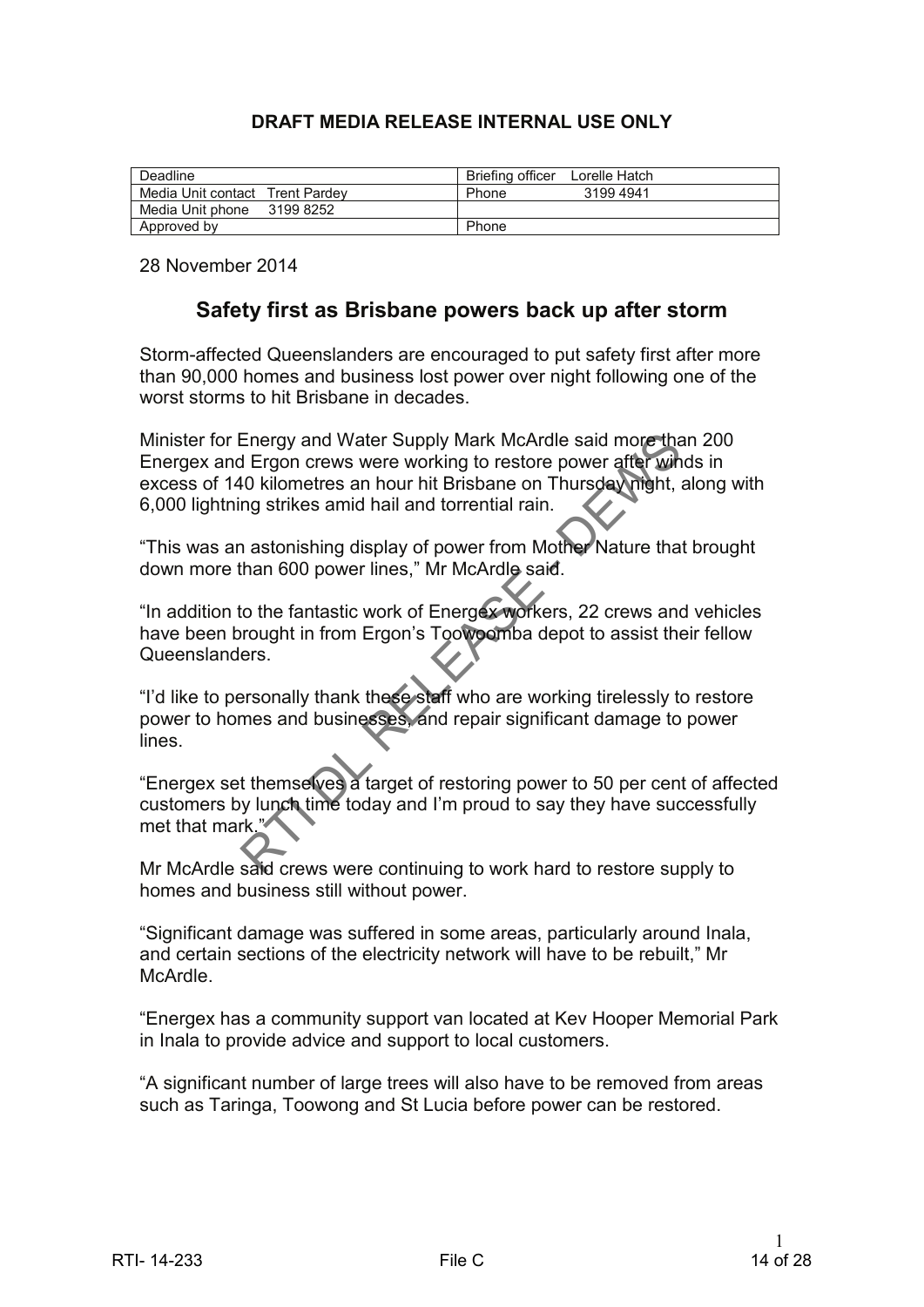"I strongly encourage all residents affected by the storms to make safety an absolute priority – keep away from fallen power lines and call Energex on 13 19 62 if you see any wires on the ground.

"For those still without power, please check that your stove and oven dials are turned off so they will not automatically power up when supply is restored to your home or business.

"If your fridge has been without power for a considerable amount of time, please visit the Queensland Health website to see whether your food is still save to eat."

This information can be found at http://www.health.qld.gov.au/disaster/storms/food-safety.asp

"If your home or business has been damaged or inundated by water, please call a licensed electrician to inspect it before turning the power back on."

Mr McArdle said families across Queensland should start by preparing an emergency plan.

"It is too late to start planning when a disaster is at your doorstep," he said.

"Make sure you have an emergency kit with enough food, water, and supplies to last at least three days.

"Also think about where you would go and who you would contact if you had to evacuate." The your home or business has been damaged or inundated by Water, please<br>call a licensed electrician to inspect it before turning the power beck on."<br>Mr McArdle said families across Queensland should start by preparing an

More information can be found on the RACQ Get Ready website www.getready.qld.gov.au

**ENDS**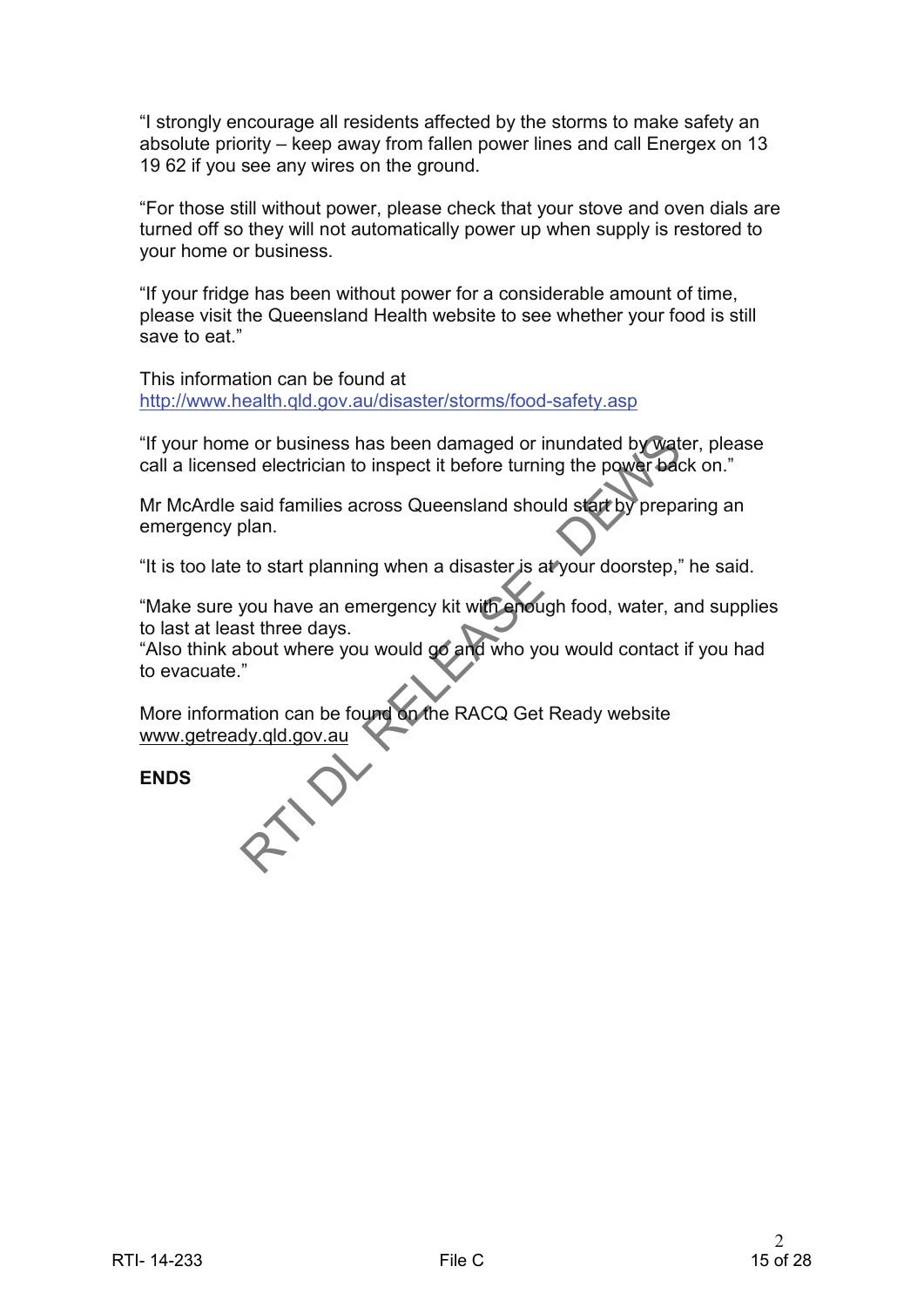**From:** HATCH Lorelle [lorelle.hatch@dews.qld.gov.au] **Sent:** Friday, 28 November 2014 2:43 PM **To:** PARDEY Trent; Media DNRM; LEGGATE Shaun **CC:** BOWERMAN Melissa; SMART Helen **Subject:** RE: Media release **Attachments:** 141128 Safety first as Brisbane powers back up after storm.doc

Hi Shaun

Draft media release is enclosed for your comments/ approval.

Regards



Hi Lorelle,

I've re-jigged a little as attached. If this is expected to go out today I do think we need to emphasise that people need to think 'safety first' given so many people are still without power and there are lines on the ground etc.

Can you please track any required changes?

Trent Pardey Principal Media Officer **Natural Resources and Mines** | **Energy and Water Supply**

3199 8252 Sch4 - Personal Information trent.pardey@dnrm.qld.gov.au | media@dnrm.qld.gov.au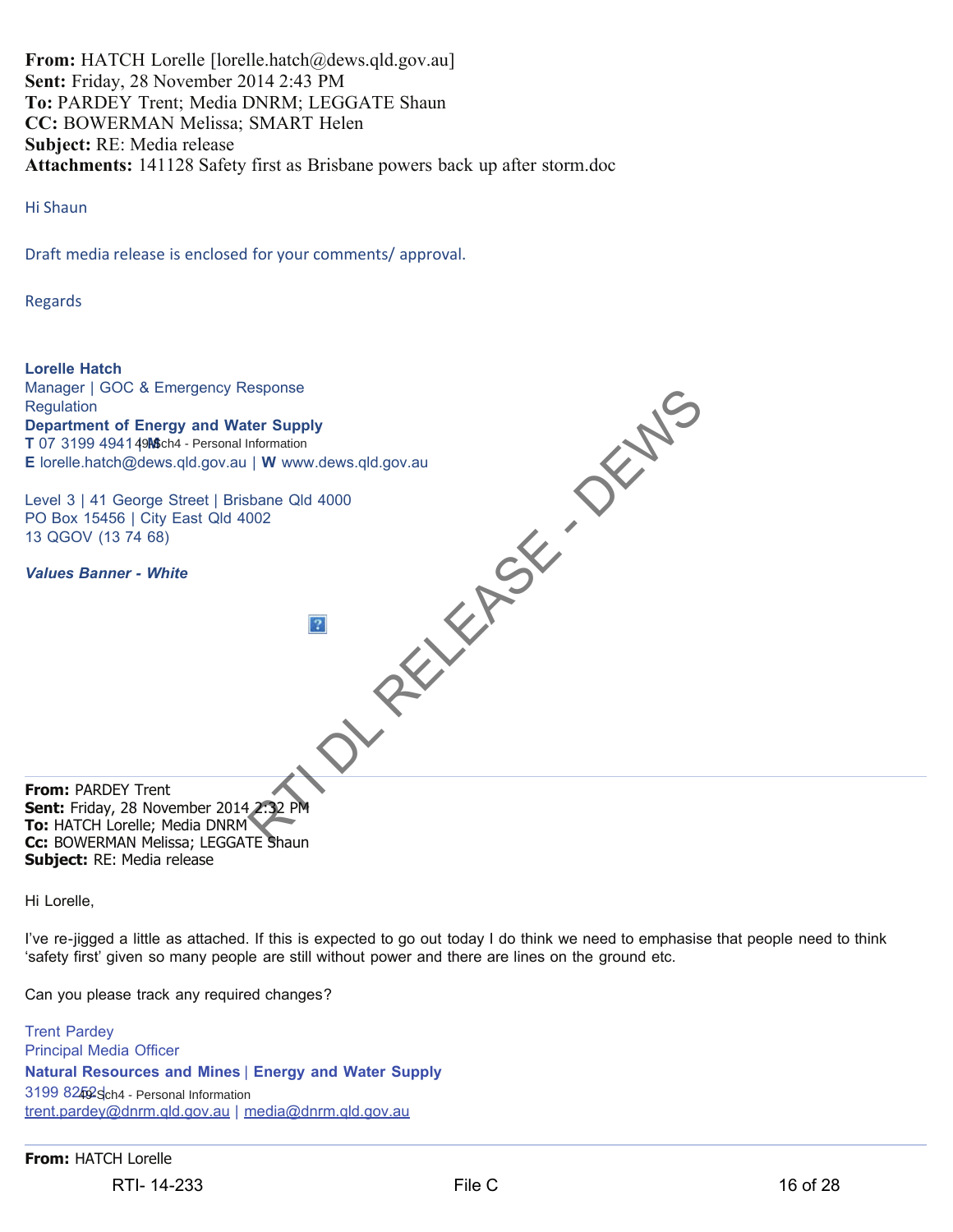**Sent:** Friday, 28 November 2014 1:48 PM **To:** Media DNRM **Cc:** BOWERMAN Melissa; PARDEY Trent; LEGGATE Shaun **Subject:** FW: Media release **Importance:** High

#### Good afternoon

Please find enclosed the draft Media release as requested about the storm. It is requested that the 'Get Ready' campaign also has some whole of government messages that may also be included.

Please return version to me to seek approval before forwarding to Minister's Office.

Thank you for your assistance with this matter.

Regards



**From:** SMART Helen **Sent:** Friday, 28 November 2014 1:40 PM **To:** HATCH Lorelle **Cc:** LEGGATE Shaun **Subject:** Media release **Importance:** High

Hi Lorelle,

Draft media release is attached. If you are ok with this, I will send over to media team for sprucing up.

Regards

## **Helen Smart**

Project Officer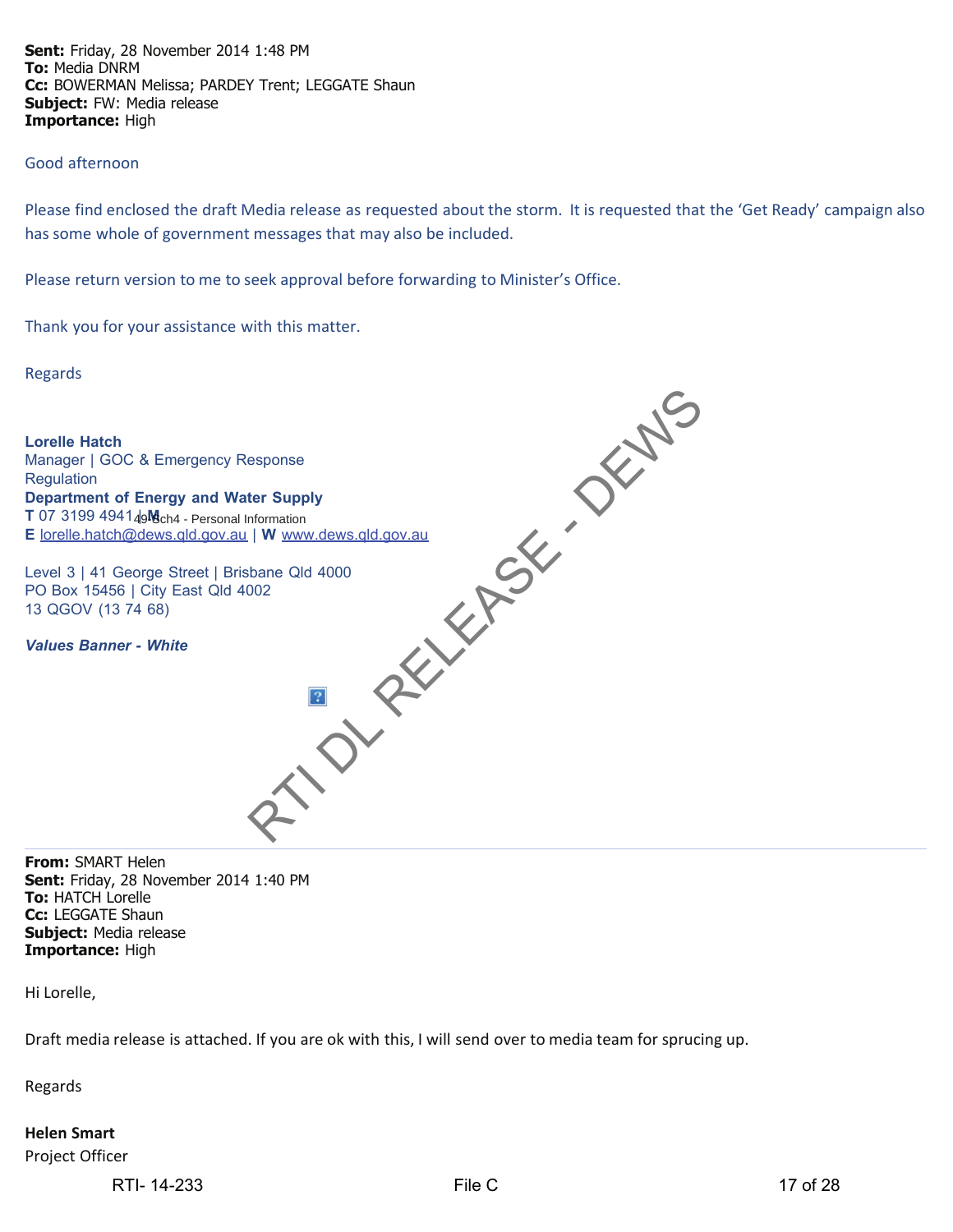GOC and Emergency Response **Department of Energy and Water Supply** 07 3199 4952 Helen.Smart@dews.qld.gov.au

Level 3, 41 George St, Brisbane QLD 4000 PO Box 15456, City East QLD 4002

RTI- 14-233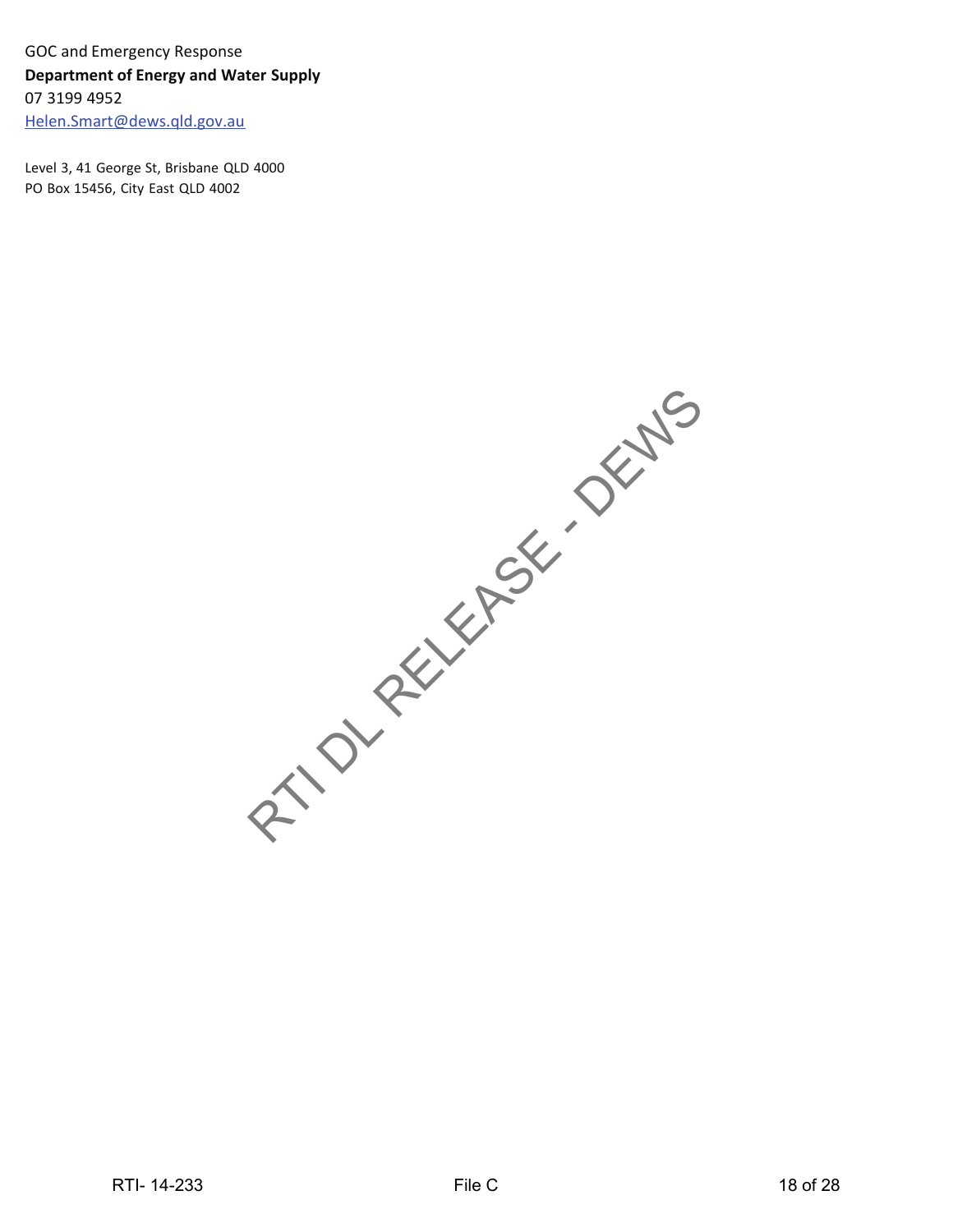#### **DRAFT MEDIA RELEASE INTERNAL USE ONLY**

| Deadline                        |           | Briefing officer | Lorelle Hatch |
|---------------------------------|-----------|------------------|---------------|
| Media Unit contact Trent Pardey |           | Phone            | 31994941      |
| Media Unit phone                | 3199 8252 |                  |               |
| Approved by                     |           | Phone            |               |

28 November 2014

## **Thank you to workers who Safety first as Brisbane bring powers back after up after storm**

Storm-affected Queenslanders are encouraged to put safety first after more than 90,000 homes and business lost power over night following one of the worst storms to hit Brisbane in decades.

Minister for Energy and Water Supply Mark McArdle said more than 200 Energex and Ergon Energy crews were working to restore power after winds in excess of 140 kilometres an hour hit Brisbane on Thursday night, along with 6,000 lightning strikes amid hail and torrential rain. es and business lost power over night following one of the<br>int Brisbane in decades.<br>gy and Water Supply Mark McArdle said more than 200<br>on Energy crews were working to restore power after winds<br>kilometres an hour hit Brisb

"This was an astonishing display of power from Mother Nature that brought down more than 600 power lines," Mr McArdle said.

"In addition to the fantastic work of Energex workers, 22 crews and vehicles have been brought in from Ergon Energy's Toowoomba depot to assist their fellow Queenslanders.

"I'd like to personally thank these staff who are working tirelessly to restore power to homes and businesses, and repair significant damage to power lines.

"Energex set themselves a target of restoring power to 50 per cent of affected customers by lunch time today and I'm proud to say they have successfully met that mark."

Mr McArdle said crews were continuing to work hard to restore supply to homes and business still without power.

"Significant damage was suffered in some areas, particularly around Inala, and certain sections of the electricity network will have to be rebuilt," Mr McArdle.

"Energex has a community support van located at Kev Hooper Memorial Park in Inala to provide advice and support to local customers.

"A significant number of large trees will also have to be removed from areas such as Taringa, Toowong and St Lucia before power can be restored.

**Comment [HL1]:** The main focus of the story is saying thank you and a good news story

R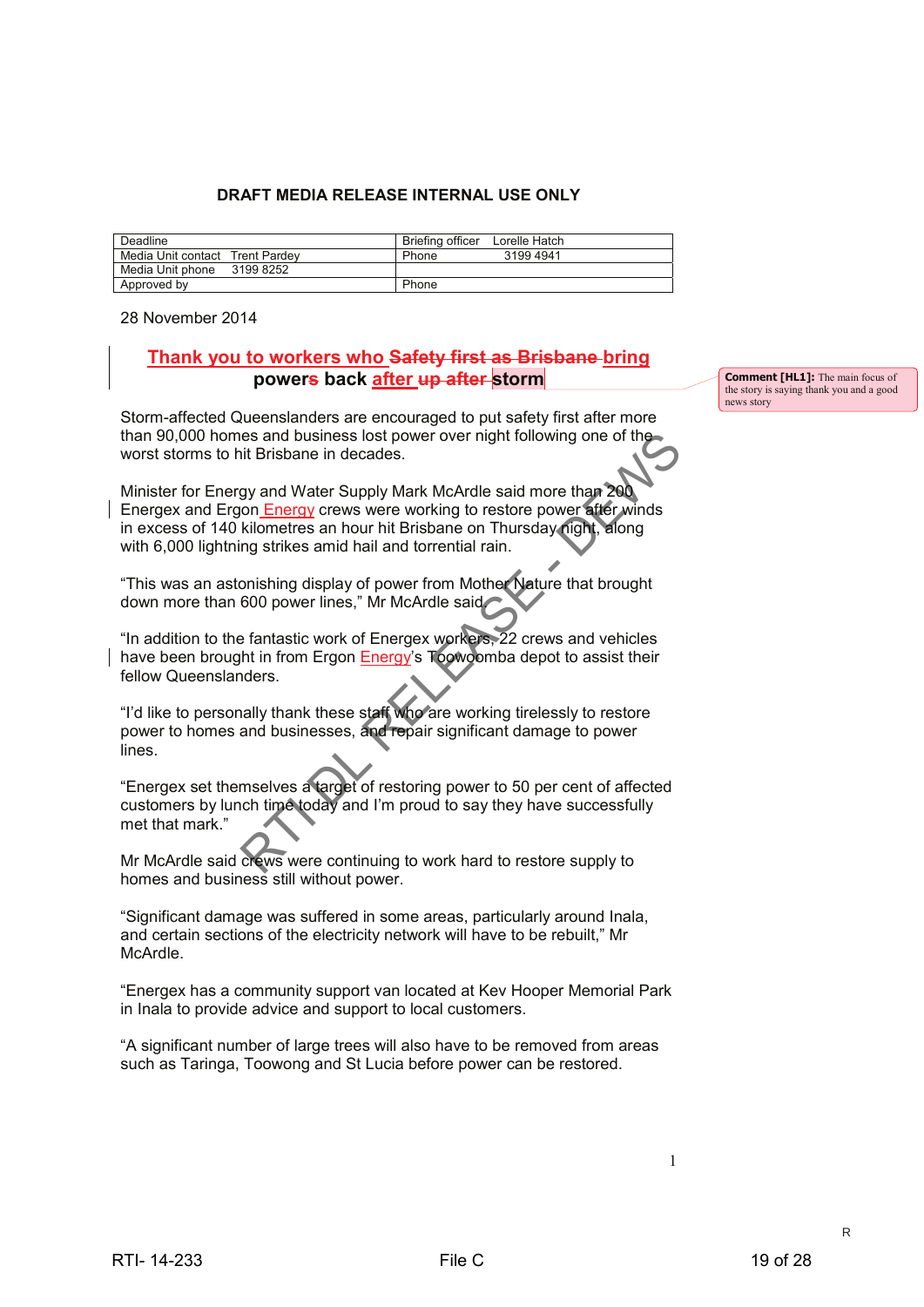"I strongly encourage all residents affected by the storms to make safety an absolute priority – keep away from fallen power lines and call Energex on 13 19 62 if you see any wires on the ground.

"For those still without power, please check that your stove and oven dials are turned off so they will not automatically power up when supply is restored to your home or business.

"If your fridge has been without power for a considerable amount of time, please visit the Queensland Health website to see whether your food is still sa<del>v</del>fe to eat."

This information can be found at http://www.health.qld.gov.au/disaster/storms/food-safety.asp

"If your home or business has been damaged or inundated by water, p call a licensed electrician to inspect it before turning the power back or

Mr McArdle said families across Queensland should start by prepare an emergency plan to deal with weather events such

"It is too late to start planning when a disaster is at your doorstep," he said.

"Make sure you have an emergency kit with enough food, water, and supplies to last at least three days. Ethical one abused and deviate internal coordinated by water, phosphere can be a present band one can be a contrasted by water, phosphere can be can be a contrasted by the Monte C can contrast a strong Contents of the the

"Also think about where you would go and who you would contact if you had to evacuate."

More information can be found on the RACQ Get Ready website www.getready.qld.gov.au

**ENDS**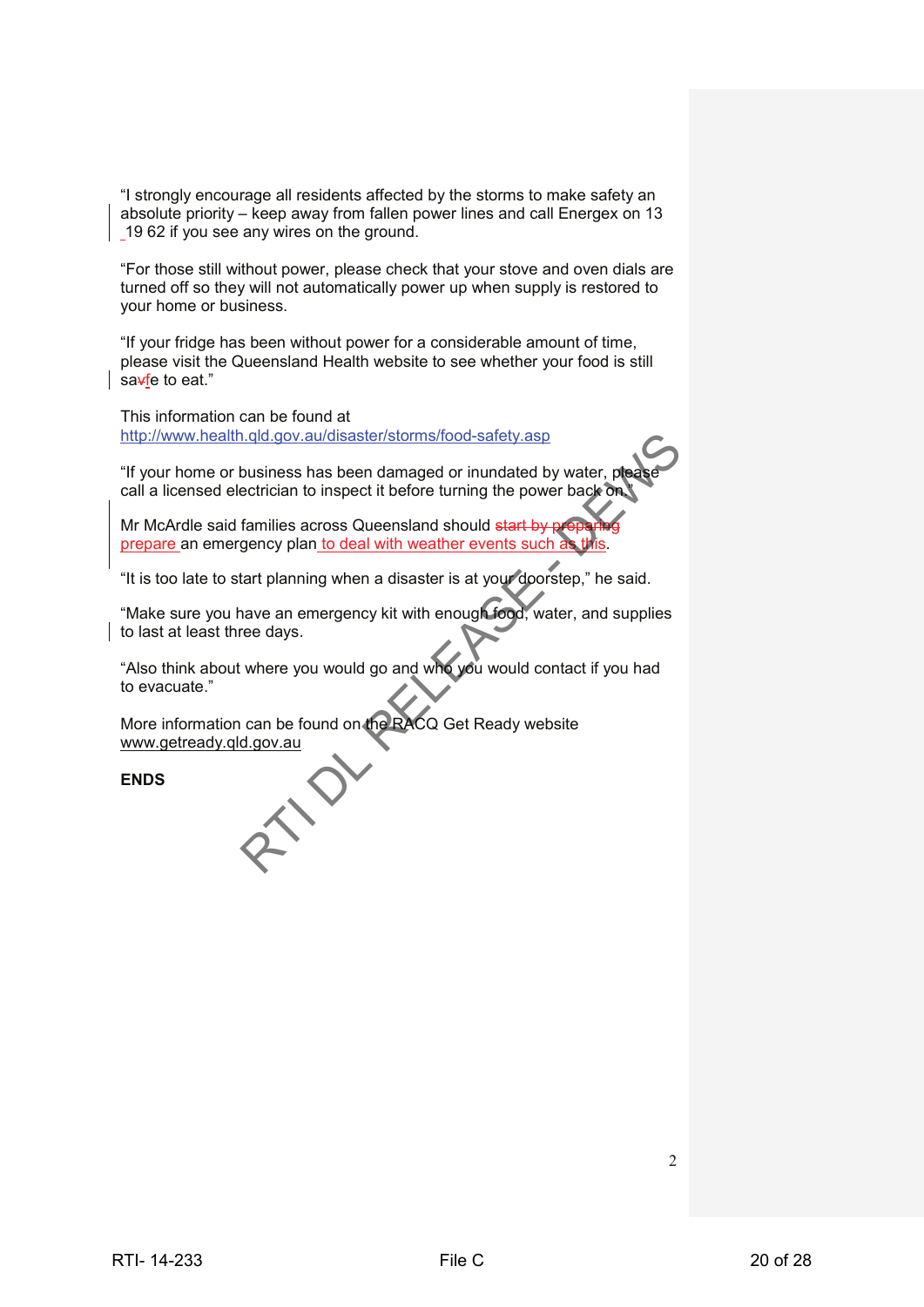**From:** HATCH Lorelle [lorelle.hatch@dews.qld.gov.au] **Sent:** Friday, 28 November 2014 4:12 PM **To:** SMART Helen **Subject:** Re: Energex update

Thanks Helen.

Regards

Lorelle Hatch Manager GOC & Emergency Response Regulation Department of Energy and Water Supply **X**Sch4 - Personal Information E: lorelle.hatch@dews.qld.gov.au W: www.dews.qld.gov.au

Sent from iPhone

Sent from iPhone<br>On 28 Nov 2014, at 4:10 pm, "SMART Helen" <Helen.Smart@dews.qld.gov.au> wrote:

| www.dews.qld.gov.au                                                                                         |                                |
|-------------------------------------------------------------------------------------------------------------|--------------------------------|
| t from iPhone                                                                                               |                                |
| 28 Nov 2014, at 4:10 pm, "SMART Helen" <helen.smart@dews.qld< td=""><td>wrote:</td></helen.smart@dews.qld<> | wrote:                         |
| <b>FYI</b>                                                                                                  |                                |
| <b>Helen Smart</b>                                                                                          |                                |
| <b>Project Officer</b>                                                                                      |                                |
| <b>GOC and Emergency Response</b>                                                                           |                                |
| Department of Energy and Water Supply                                                                       |                                |
| 07 3199 4952                                                                                                |                                |
| From: DONALD Danny (Energex) mailto:dannydonald@energex.com.au]                                             |                                |
| Sent: Friday, 28 November 2014 4:04 PM                                                                      |                                |
| To:<br>Deferred Information<br><b>Cc:</b> SMART Helen                                                       | <b>EFFENEY Terry (Energex)</b> |
| <b>Subject: info</b>                                                                                        |                                |

Hi Deferred Information

Here's our latest info as of 4pm…

| Energex crews have now restored power to 79,000 homes and businesses so more than three quarters are up |
|---------------------------------------------------------------------------------------------------------|
| and running.                                                                                            |

They will continue to work on the final 26,000 without supply.

We still plan to get the customer numbers down to around 15,000 to 20,000 by 6pm.

Currently we have 271 wires down from an original 642 last night. The majority of wires down are in Brisbane's

RTI- 14-233 File C 21 of 28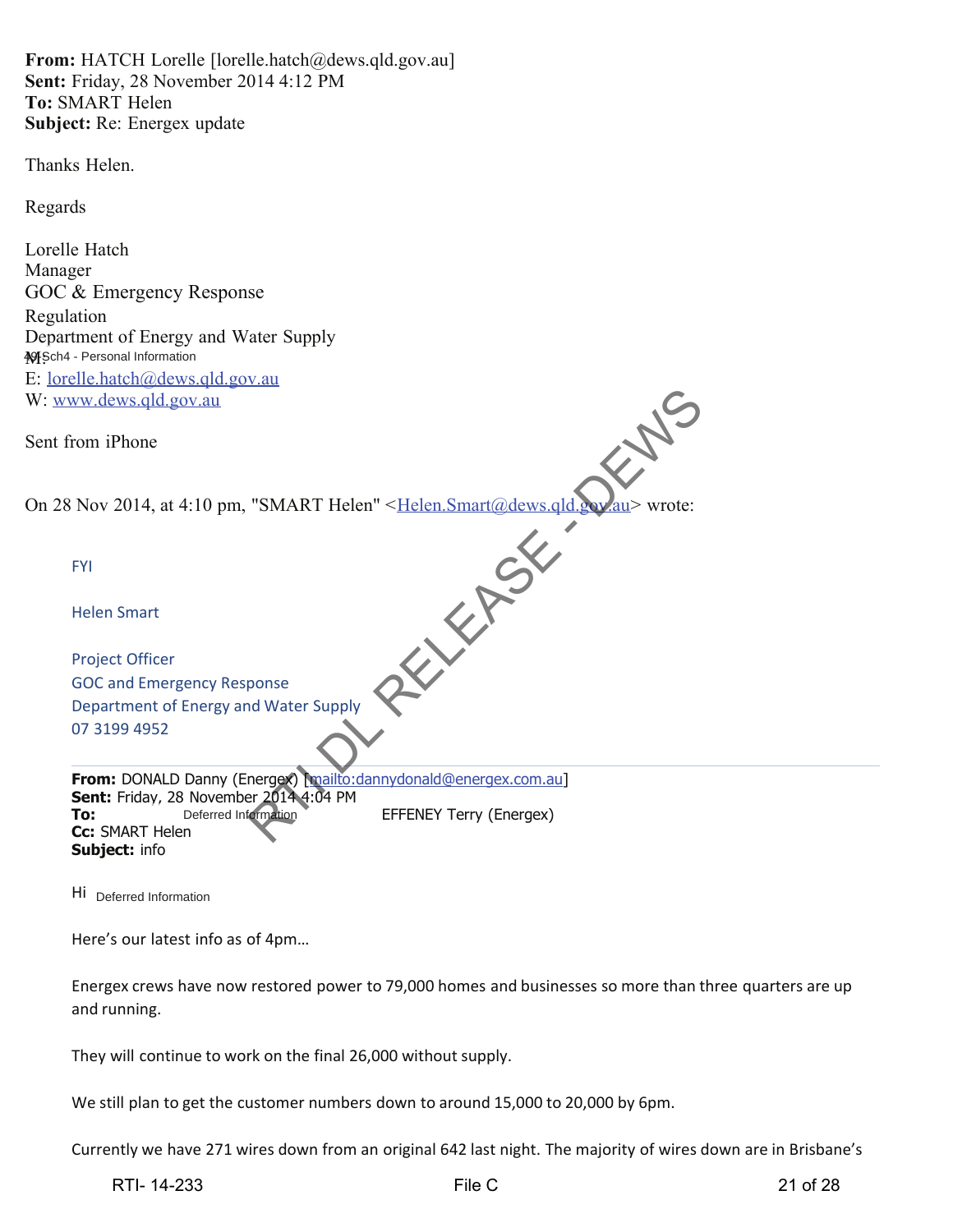central west (201).

There are currently more than 200 crews in the field including 22 Ergon crews from Toowoomba.

The Ergon crews are working in Brisbane's worst affected areas around Oxley and surrounds.

Areas that will be without supply this evening include pockets of Moorooka, St Lucia, Taringa, Inala and Sherwood and this is where some of the worst damage is including massive trees across infrastructure, damage so severe that parts of the network is being reconstructed and the like.

The union has been tweeting wildly inaccurate information trying to muster negative community sentiment such as claiming Energex had just six crews working between minding and 4:30 this morning when this figure was actually 42. Minimal media interest about this.

Safety messages still include:

If anyone's house has been damaged or inundated by water please call a licensed electrician to inspect it before re-energising. The Master Electricians can be phoned on 1300 889 198

If you're without power check to ensure your stove and oven dials are turned off so they will not power up when supply is restored to your home.

Keep away from fallen powerlines and call Energex on 13 19 62 if you see a wire down.

If your fridge has been without power for a considerable amount of time visit the Queensland Health website RE food safety during disasters and emergencies information.

This email message (including any file attachments transmitted with it) is for the sole use of the intended recipient(s) and may contain confidential and legally privileged information. Any unauthorised review, use, alteration, disclosure or distribution of this email (including any attachments) by an unintended recipient is prohibited. If you have received this email in error, please notify the sender by return email and destroy in error, please notify the sender by return email and destroy all copies of the original message. Any confidential or legal professional privilege is not waived or lost by any mistaken delivery of the email. Energex accepts no responsibility for the content of any email which is sent by an employee which is of a personal nature. messages still include:<br>
one's house has been damaged or inundated by water please call a license<br>
residing. The Master Electricians can be phoned on 1300 889 198<br>
residing the Master Electricians can be phoned on 1300 889

Sender Details: Energex GPO Box 1461 Brisbane QLD Australia 4001 +61 7 3664 4000 http://www.energex.com.au

Energex policy is to not send unsolicited electronic messages. Suspected breaches of this policy can be reported by replying to this message including the original message and the word "UNSUBSCRIBE" in the subject.

\*\*\*\*\*\*\*\*\*\*\*\*\*\*\*\*\*\*\*\*\*\*\*\*\*\*\*\*\*\*\*\*\*\*\*\*\*\*\*\*\*\*\*\*\*\*\*\*\*\*\*\*\*\*\*\*\*\*\*\*\*\*\*\*\*\*\*\*\*\*\*\*\*\*\*\*\*\*\*\*\*\*\*\*\*\*\*\*\*\*\*\*\*\*\*

\*\*\*\*\*\*\*\*\*\*\*\*\*\*\*\*\*\*\*\*\*\*\*\*\*\*\*\*\*\*\*\*\*\*\*\*\*\*\*\*\*\*\*\*\*\*\*\*\*\*\*\*\*\*\*\*\*\*\*\*\*\*\*\*\*\*\*\*\*\*\*\*\*\*\*\*\*\*\*\*\*\*\*\*\*\*\*\*\*\*\*\*\*\*\*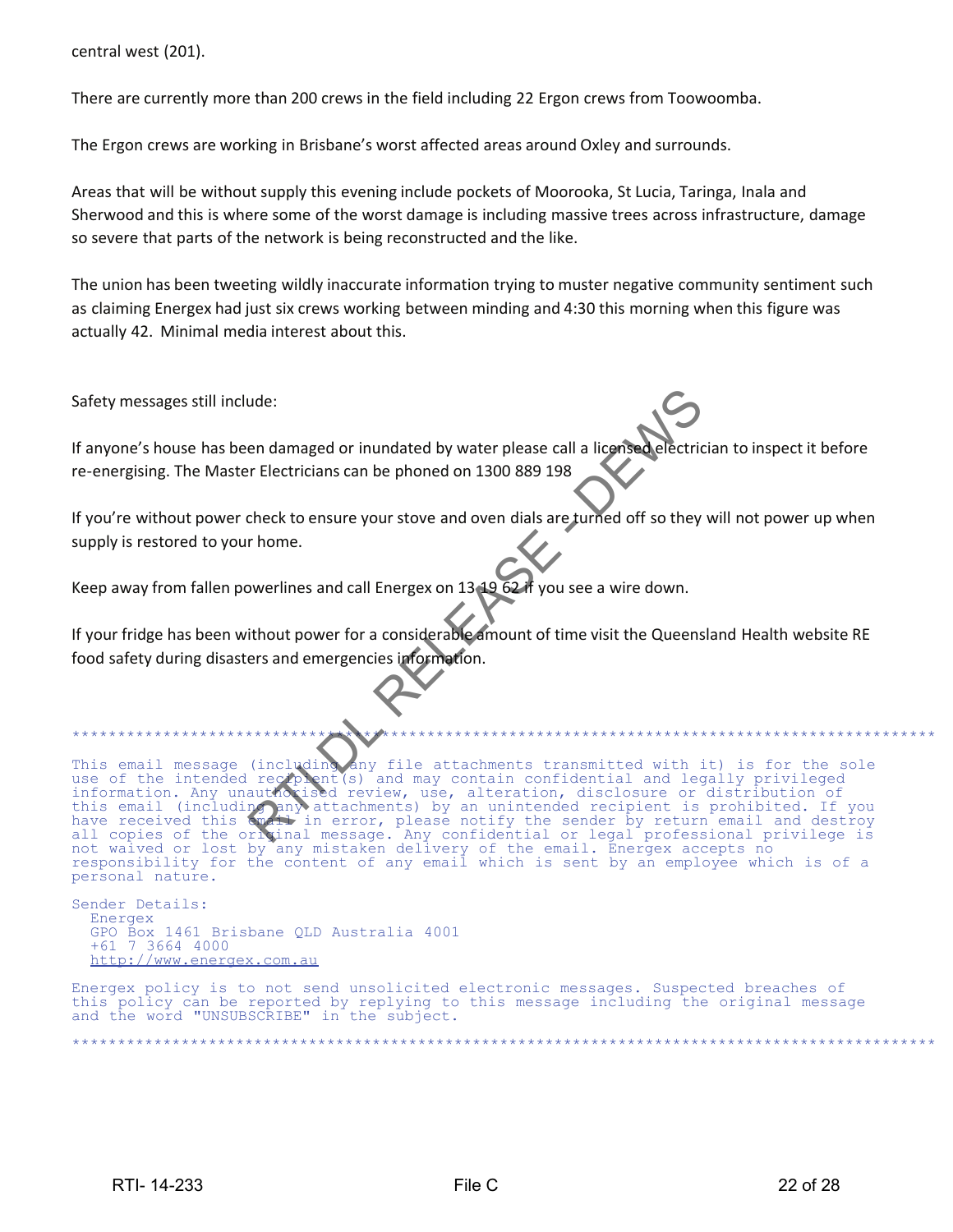**From:** HATCH Lorelle [lorelle.hatch@dews.qld.gov.au] **Sent:** Friday, 28 November 2014 6:48 PM **To:** BOWERMAN Melissa; Trent Pardy; SMART Helen **Subject:** Fwd: Energex and Ergon workers power storm repairs

From me too!

Regards

Lorelle Hatch **Manager** GOC & Emergency Response **Regulation** Department of Energy and Water Supply M<sub>19</sub>-Sch4 - Personal Information E: lorelle.hatch@dews.qld.gov.au W: www.dews.qld.gov.au

Sent from iPhone

Begin forwarded message:

**From:** LEGGATE Shaun < Shaun.Leggate@dews.qld.gov.au> **Date:** 28 November 2014 6:04:02 pm AEST **To:** HATCH Lorelle <<u>lorelle.hatch@dews.qld.gov.au</u>>, SMART Helen <Helen.Smart@dews.gld.gov.au>, PARDEY Trent <Trent.Pardey@dnrm.gld.gov.au>, BOWERMAN Melissa <Melissa.Bowerman@dnrm.gld.gov.au> **Cc:** THOMPSON Judith < Judith.Thompson@dews.qld.gov.au> **Subject: Fwd: Energex and Ergon workers power storm repairs**  un <Shaun.Leggate@dews.qld.gov.au><br>2014 6:04:02 pm AEST<br><u>Ionelle.hatch@dews.qld.gov.au></u><br><u>SMART</u> Helen<br><u>cylelissa.Bowerman@dn(pxgld.gov.au</u>><br>th <<u>Judith.Thompson@dews.qld.gov.au</u>><br>ge**x and Ergon workers power storm repairs** 

Great job with this today guys!

Thank you.

Regards

Shaun

Begin forwarded message:

**From:** Media Statements QLD <statements@qld.gov.au> **Date:** 28 November 2014 5:55:33 pm AEST **To:** <shaun.leggate@dews.gld.gov.au> **Subject: Energex and Ergon workers power storm repairs** 

 $|2|$ 



Minister for Energy and Water Supply The Honourable Mark McArdle

# **Energex and Ergon workers power storm repairs**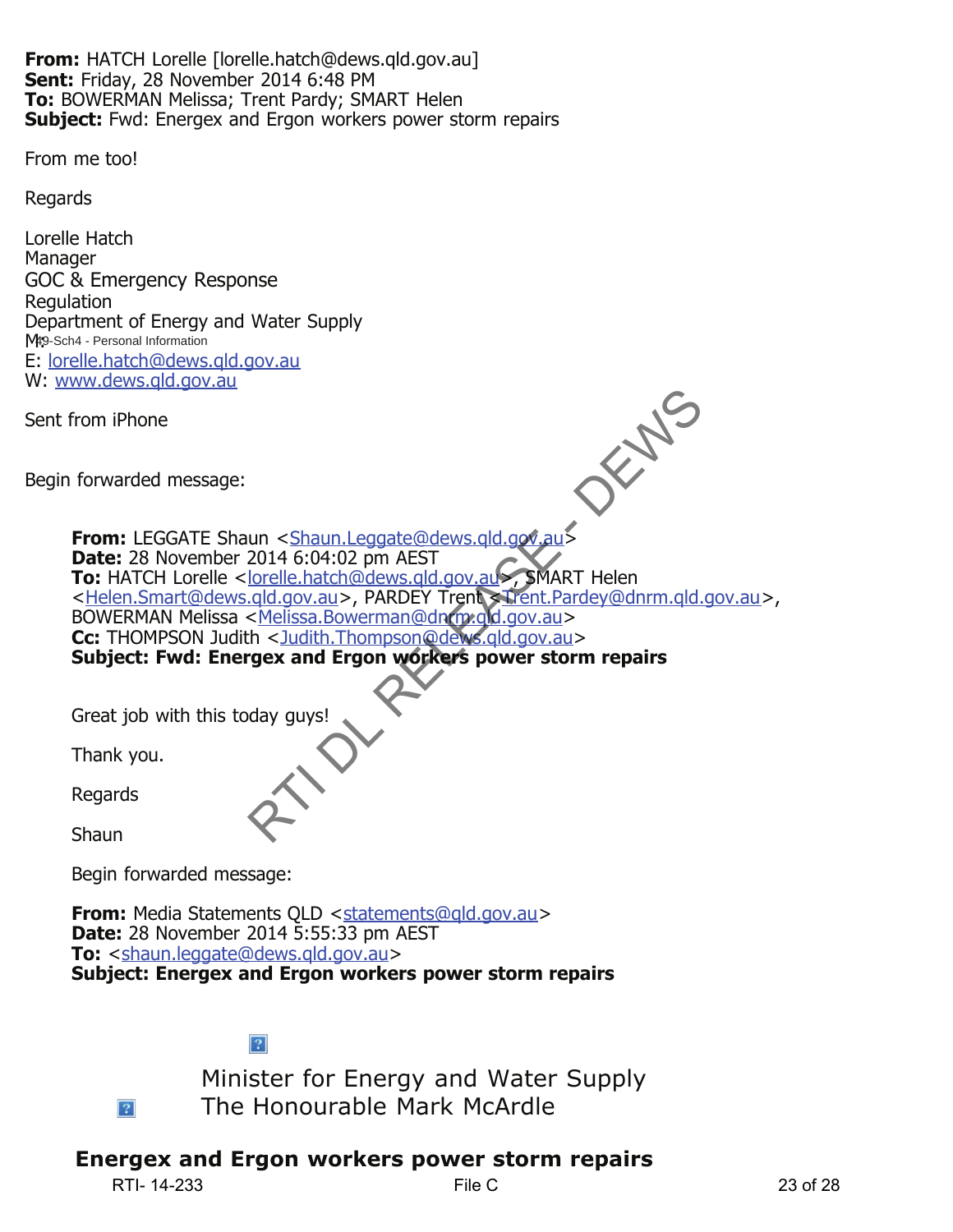Storm-affected Queenslanders are encouraged to put safety first after more than 90,000 homes and business lost power overnight following one of the worst storms to hit Brisbane in decades.

Minister for Energy and Water Supply Mark McArdle said more than 200 Energex and Ergon Energy crews were working to restore power after 6,000 lightning strikes, winds in excess of 140 kilometres an hour, hail and torrential rain devastated Brisbane.

"This was an astonishing display of power from Mother Nature that brought down more than 600 power lines," Mr McArdle said.

"In addition to the fantastic work of Energex workers, 22 crews and vehicles were brought in from Ergon Energy's Toowoomba depot to help."

Mr McArdle said Energex and Ergon crews worked tirelessly to restore power to homes and businesses, and repair significant damage to power lines.

"Energex set themselves a target of restoring power to 50 per cent of affected customers by lunch time Friday - and they have successfully met that mark," he said.

Mr McArdle said crews were continuing to work hard to restore supply to homes and business still without power.

"Significant damage was suffered in some areas, particularly around Inala, and certain sections of the electricity network will have to be rebuilt," he said.

Energex has a community support van located at Kev Hooper Memorial Park in Inala to provide advice and support to local customers.

"A significant number of large trees will need to be removed from areas such as Taringa, Toowong and St Lucia before power can be restored," Mr McArdle said. Relate to the proper state of the protections were continuing to work hard to restore supply to homes as suffered in some areas, particularly around mated and chave to be repult," he said.<br>
Inity support van located at Kev

"I strongly encourage all residents affected by the storms to make safety an absolute priority – keep away from fallen power lines and call Energex on 13 19 62 if you see any wires on the ground."

"For those still without power, please check that your stove and oven dials are turned off so they will not automatically power up when supply is restored to your home or business," he said.

"If your fridge has been without power for a considerable amount of time, please visit the Queensland Health website to see whether your food is still safe to eat."

This information can be found at http://www.health.qld.gov.au/disaster/storms/food-safety.asp

Mr McArdle said that if your home or business was damaged or inundated by water, it was necessary to call a licensed electrician to inspect it before turning the power back on.

#### **[ENDS] 28 November 2014**

#### **Media Contact:**  Deferred Information

**Unsubscribe**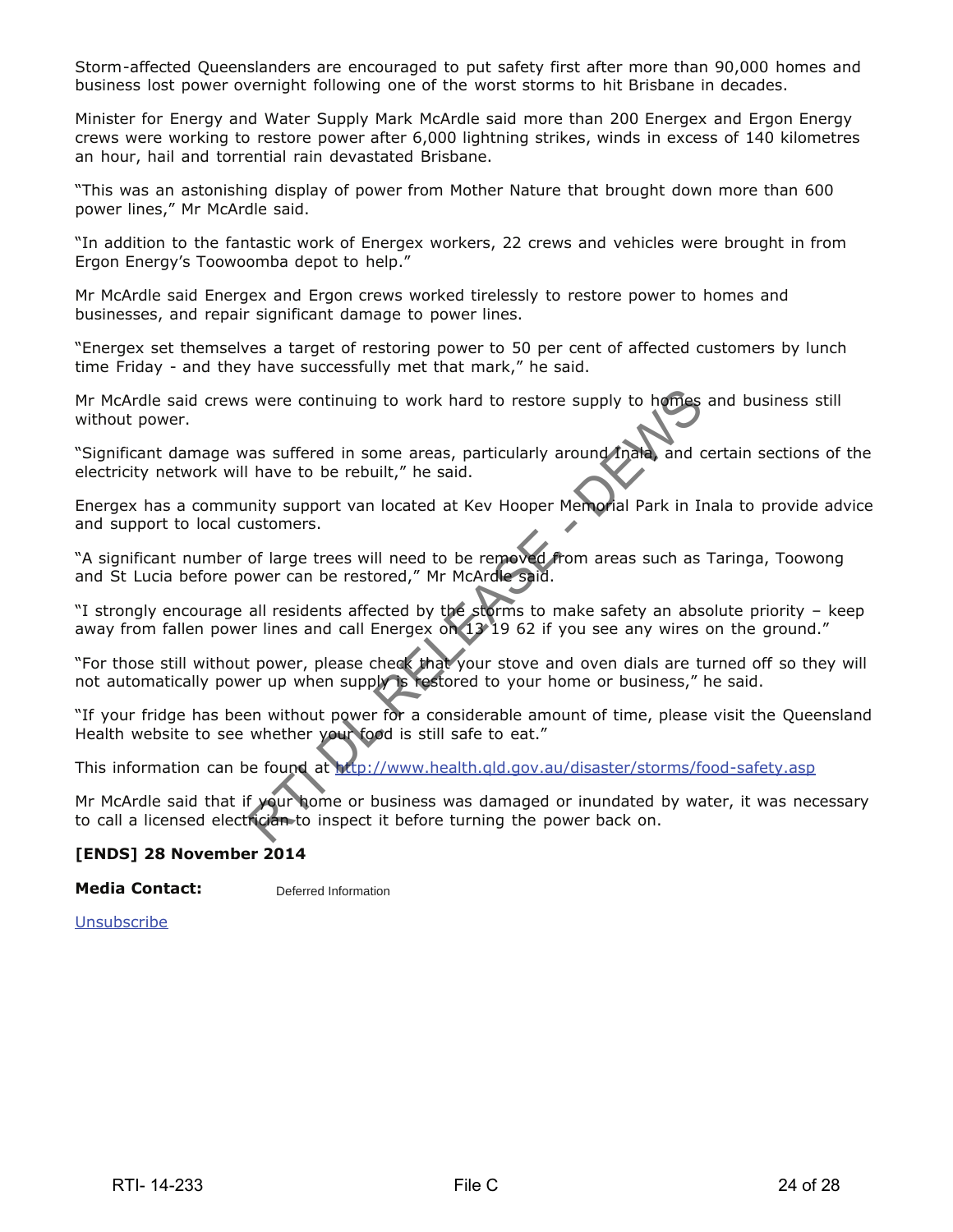#### **DRAFT MEDIA RELEASE INTERNAL USE ONLY**

| Deadline                        |           | Briefing officer | Lorelle Hatch |
|---------------------------------|-----------|------------------|---------------|
| Media Unit contact Trent Pardey |           | Phone            | 31994941      |
| Media Unit phone                | 3199 8252 |                  |               |
| Approved by                     |           | Phone            |               |

28 November 2014

## **Thank you to workers who Safety first as Brisbane bring powers back after up after storm**

Storm-affected Queenslanders are encouraged to put safety first after more than 90,000 homes and business lost power over night following one of the worst storms to hit Brisbane in decades.

Minister for Energy and Water Supply Mark McArdle said more than 200 Energex and Ergon Energy crews were working to restore power after winds in excess of 140 kilometres an hour hit Brisbane on Thursday night, along with 6,000 lightning strikes amid hail and torrential rain. than 80,000 homes and business lost power over night following one of the<br>worst stoms to hit Brisbane in decades.<br>
Minister for Energy and Woter Supply Mark MoArdel said more than 200<br>
Energex and Engin Energy crews were w

"This was an astonishing display of power from Mother Nature that brought down more than 600 power lines," Mr McArdle said.

"In addition to the fantastic work of Energex workers, 22 crews and vehicles have been brought in from Ergon Energy's Toowoomba depot to assist their fellow Queenslanders.

"I'd like to personally thank these staff who are working tirelessly to restore power to homes and businesses, and repair significant damage to power lines.

"Energex set themselves a target of restoring power to 50 per cent of affected customers by lunch time today and I'm proud to say they have successfully met that mark."

Mr McArdle said crews were continuing to work hard to restore supply to homes and business still without power.

"Significant damage was suffered in some areas, particularly around Inala, and certain sections of the electricity network will have to be rebuilt," Mr McArdle.

"Energex has a community support van located at Kev Hooper Memorial Park in Inala to provide advice and support to local customers.

"A significant number of large trees will also have to be removed from areas such as Taringa, Toowong and St Lucia before power can be restored.

**Comment [HL1]:** The main focus of the story is saying thank you and a good news story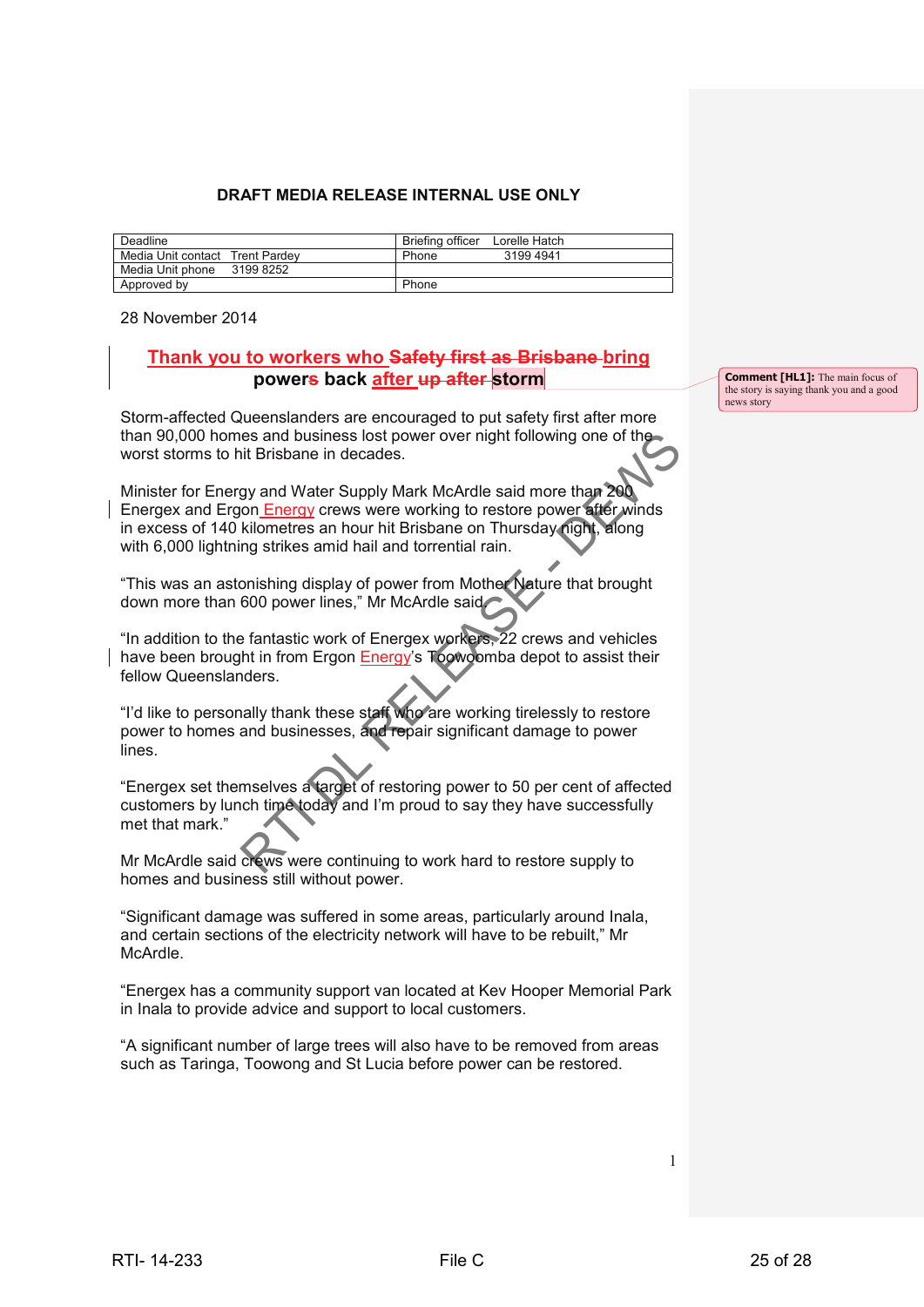"I strongly encourage all residents affected by the storms to make safety an absolute priority – keep away from fallen power lines and call Energex on 13 19 62 if you see any wires on the ground.

"For those still without power, please check that your stove and oven dials are turned off so they will not automatically power up when supply is restored to your home or business.

"If your fridge has been without power for a considerable amount of time, please visit the Queensland Health website to see whether your food is still sa<del>v</del>fe to eat."

This information can be found at http://www.health.qld.gov.au/disaster/storms/food-safety.asp

"If your home or business has been damaged or inundated by water, p call a licensed electrician to inspect it before turning the power back or

Mr McArdle said families across Queensland should start by prepare an emergency plan to deal with weather events such

"It is too late to start planning when a disaster is at your doorstep," he said.

"Make sure you have an emergency kit with enough food, water, and supplies to last at least three days. Ethical median and distribution and the managed or in and also water, please<br>
The variance of business has been damaged or in and also water, please<br>
Cal is licensed decirican to haped the bord turning the power back<br>
or t

"Also think about where you would go and who you would contact if you had to evacuate."

More information can be found on the RACQ Get Ready website www.getready.qld.gov.au

**ENDS**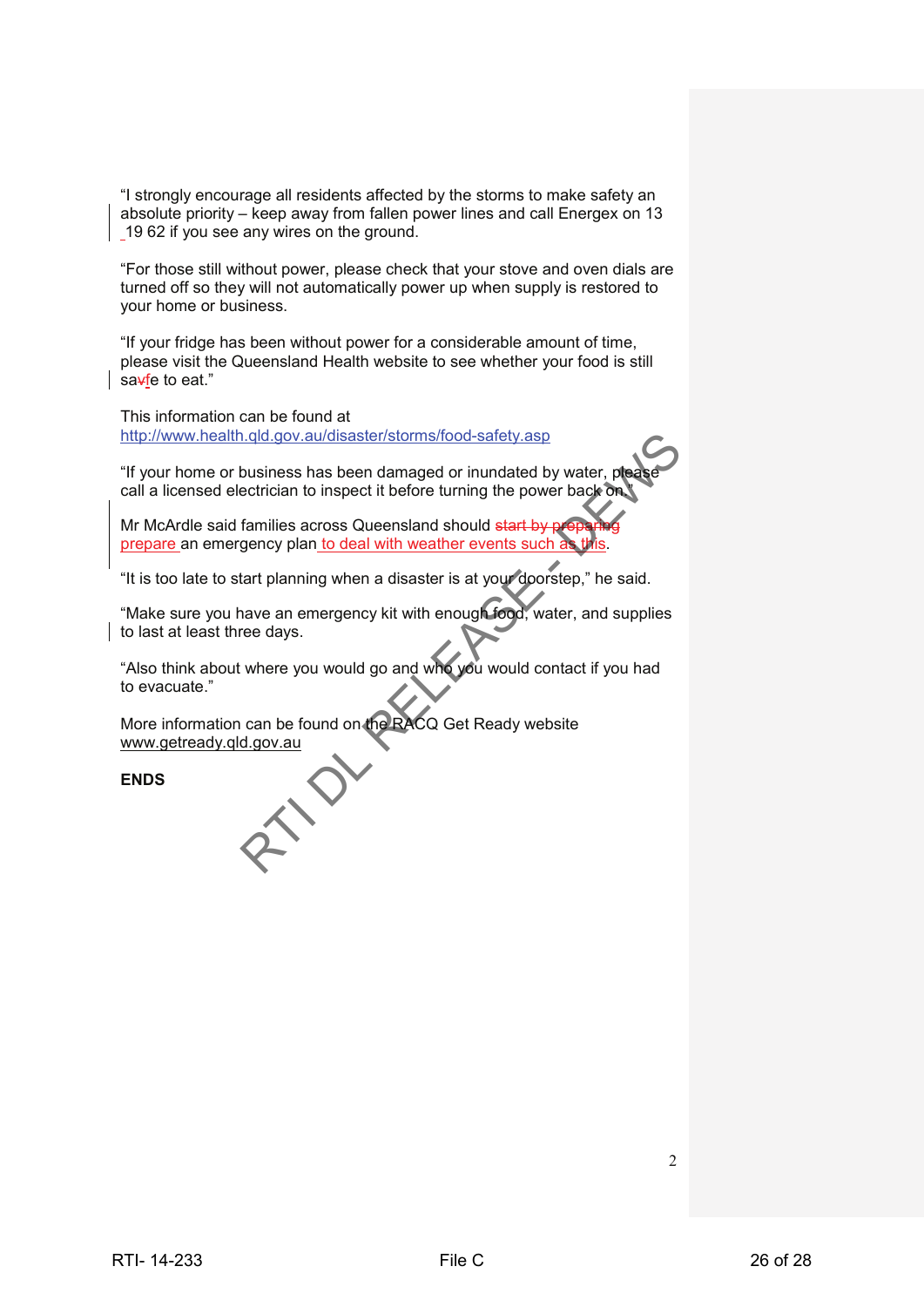# **DRAFT MEDIA RELEASE INTERNAL USE ONLY**

| Deadline                        | Briefing officer<br>Lorelle Hatch |
|---------------------------------|-----------------------------------|
| Media Unit contact Trent Pardey | 3199 4941<br>Phone                |
| Media Unit phone<br>3199 8252   |                                   |
| Approved by                     | Phone                             |

28 November 2014

# **Safety first as Brisbane powers back up after storm**

Storm-affected Queenslanders are encouraged to put safety first after more than 90,000 homes and business lost power over night following one of the worst storms to hit Brisbane in decades.

Minister for Energy and Water Supply Mark McArdle said more than 200 Energex and Ergon crews were working to restore power after winds in excess of 140 kilometres an hour hit Brisbane on Thursday night, along with 6,000 lightning strikes amid hail and torrential rain. Minister for Energy and Water Supply Mark McAride said more than the comparison of the basis of the Distance of the Union texts of 140 kinemeters an hour hit Brisbane on Thursday (mght).<br>
Solo iightning strikes a mid in h

"This was an astonishing display of power from Mother Nature that brought down more than 600 power lines," Mr McArdle said.

"In addition to the fantastic work of Energex workers, 22 crews and vehicles have been brought in from Ergon's Toowoomba depot to assist their fellow Queenslanders.

"I'd like to personally thank these staff who are working tirelessly to restore power to homes and businesses, and repair significant damage to power lines.

"Energex set themselves a target of restoring power to 50 per cent of affected customers by lunch time today and I'm proud to say they have successfully met that mark."

Mr McArdle said crews were continuing to work hard to restore supply to homes and business still without power.

"Significant damage was suffered in some areas, particularly around Inala, and certain sections of the electricity network will have to be rebuilt," Mr McArdle.

"Energex has a community support van located at Kev Hooper Memorial Park in Inala to provide advice and support to local customers.

"A significant number of large trees will also have to be removed from areas such as Taringa, Toowong and St Lucia before power can be restored.